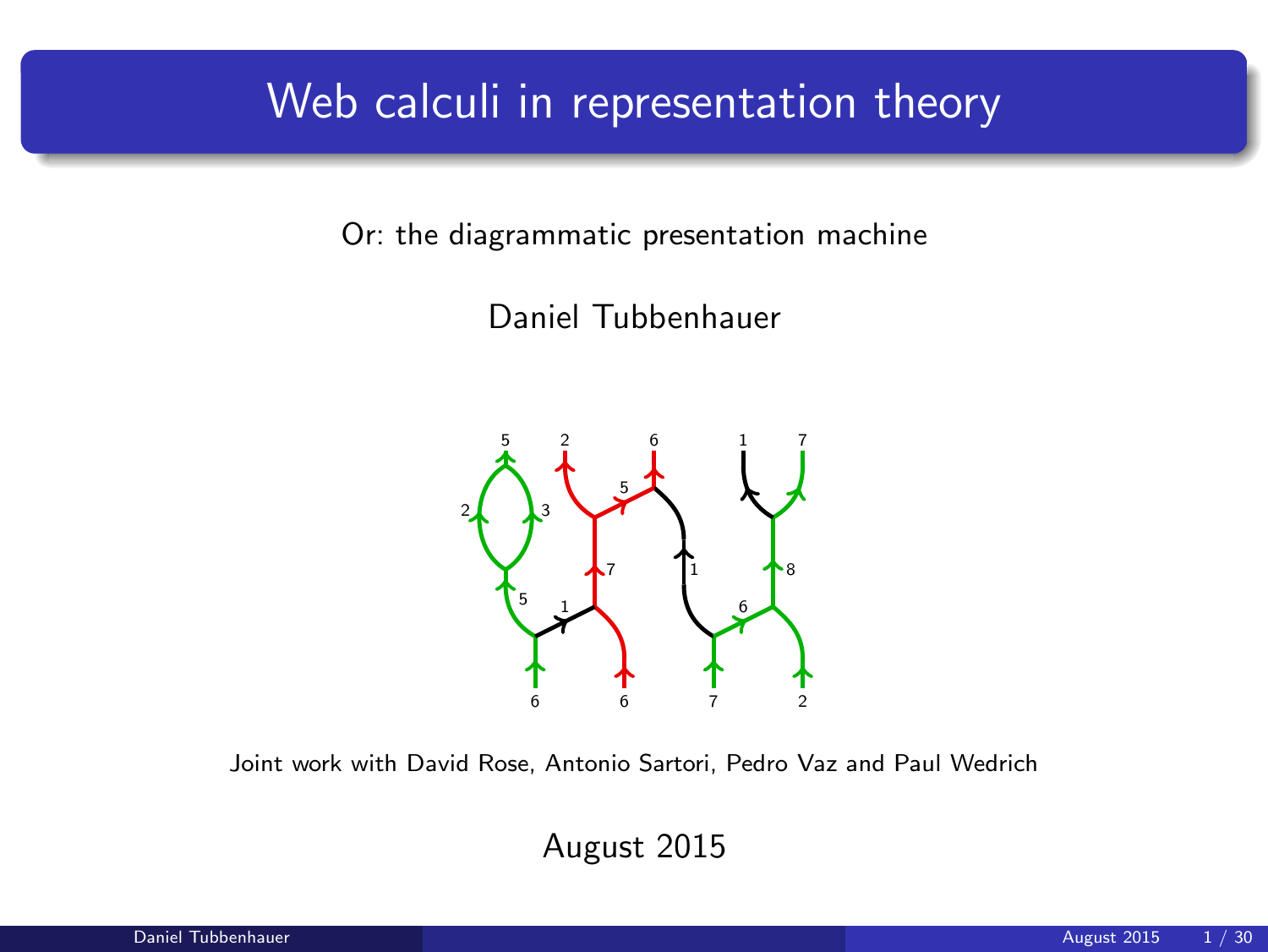# History of diagrammatic presentations in a nutshell

**• Rumer, Teller, Weyl (1932)**, Temperley-Lieb, Jones, Kauffman, Lickorish, Masbaum-Vogel, ... (≥1971):

 $\mathbf{U}_q(\mathfrak{sl}_2)$ -tensor category generated by  $\mathbb{C}_q^2$ .

- Kuperberg (1995): **-tensor category generated by**  $\wedge_q^1 \mathbb{C}_q^3 \cong \mathbb{C}_q^3$  **and**  $\wedge_q^2 \mathbb{C}_q^3$ **.**
- Cautis-Kamnitzer-Morrison (2012):  $\mathbf{U}_q(\mathfrak{sl}_N)$ -tensor category generated by  $\bigwedge_q^k \mathbb{C}_q^N$ .
- Sartori (2013), Grant (2014):  ${\mathbf U}_q(\mathfrak{gl}_{1|1})$ -tensor category generated by  $\bigwedge_q^k \mathbb{C}_q^{1|1}.$
- Rose-T. (2015):  ${\sf U}_q(\mathfrak{sl}_2)$ -tensor category generated by  $\mathrm{Sym}_q^k \mathbb{C}_q^2$ . Thus,  ${\sf U}_q(\mathfrak{sl}_2)$ -Mod.
- Link polynomials: Queffelec-Sartori (2015); "algebraic": Grant (2015):  ${\mathbf U}_q(\mathfrak{gl}_{N|M})$ -tensor category generated by  $\wedge_q^k \mathbb{C}_q^{N|M}.$
- T.-Vaz-Wedrich (2015):

 $\mathbf{U}_q(\mathfrak{gl}_{N|M})$ -tensor category generated by  $\wedge_q^k \mathbb{C}_q^{N|M}$  and  $\text{Sym}_q^k \mathbb{C}_q^{N|M}.$ Sartori-T. (maybe! 2015):

**(so<sub>2N+1</sub>, sp<sub>2N</sub>, so<sub>2N</sub>)-tensor categories generated by**  $\wedge_q^k$  **C<sup>2N(+1)</sup>.**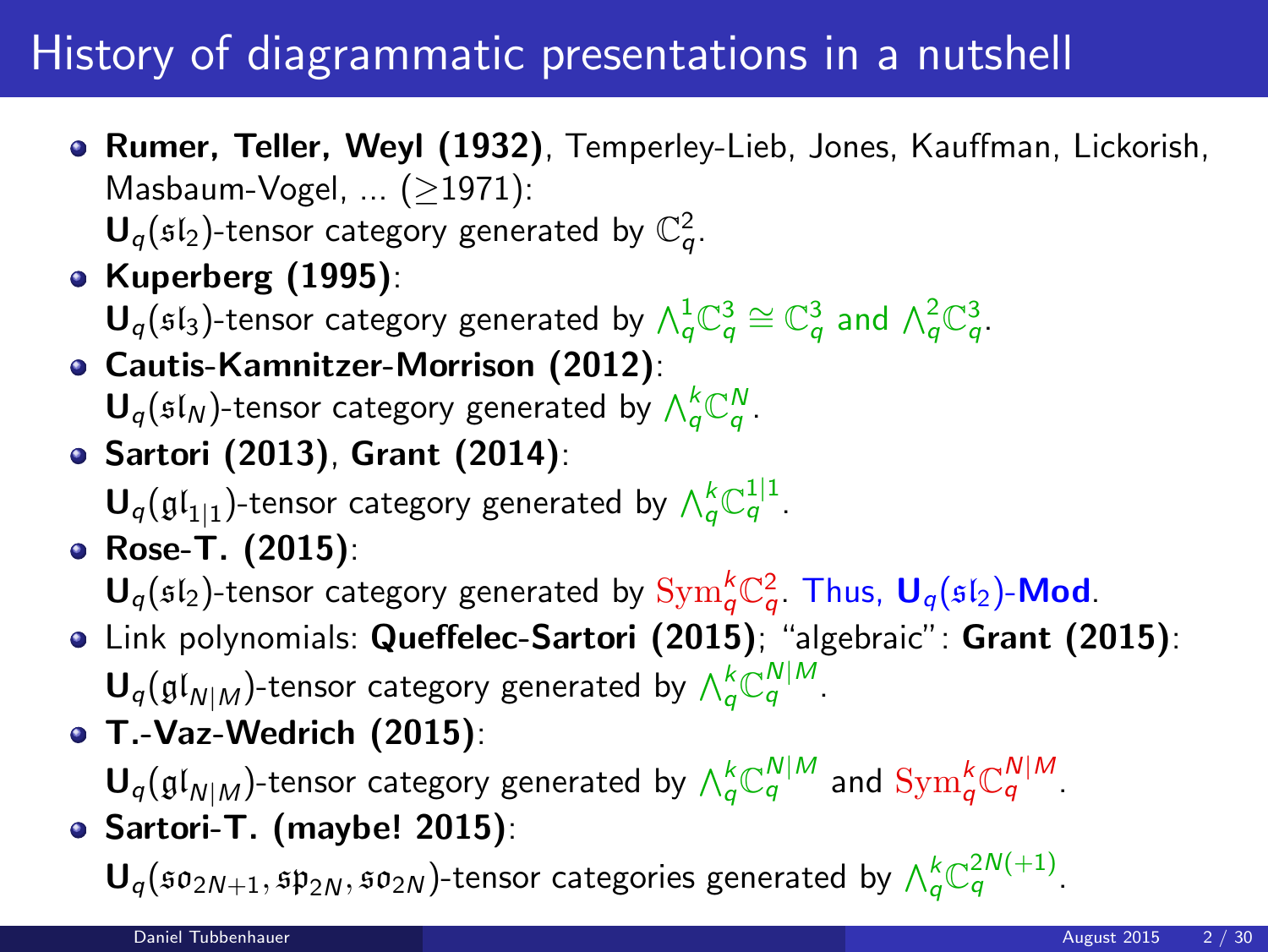### [The story for](#page-3-0)  $sI_2$

- [Graphical calculus via Temperley-Lieb diagrams](#page-3-0)
- [The full story for](#page-6-0)  $sI_2$
- [Proof? Symmetric Howe duality!](#page-9-0)

### 2 Exterior  $\mathfrak{gl}_N$ [-web categories](#page-13-0)

- $\bullet$  [Its cousins: the](#page-13-0) N-webs
- [Proof? Skew Howe duality!](#page-16-0)

#### 3 [As far as we can go in type](#page-18-0)  $A_{N-1}$

- [Even more cousins: the green-red](#page-18-0) N-webs
- [Proof? Super Howe duality!](#page-21-0)

#### <sup>4</sup> [The machine in action – yet again](#page-23-0)

- [What happens in types](#page-23-0)  $B_N$ ,  $C_N$  and  $D_N$ ?
- **•** [This!](#page-26-0)

Promise: no more q's from now on. But you can insert them everywhere if you like.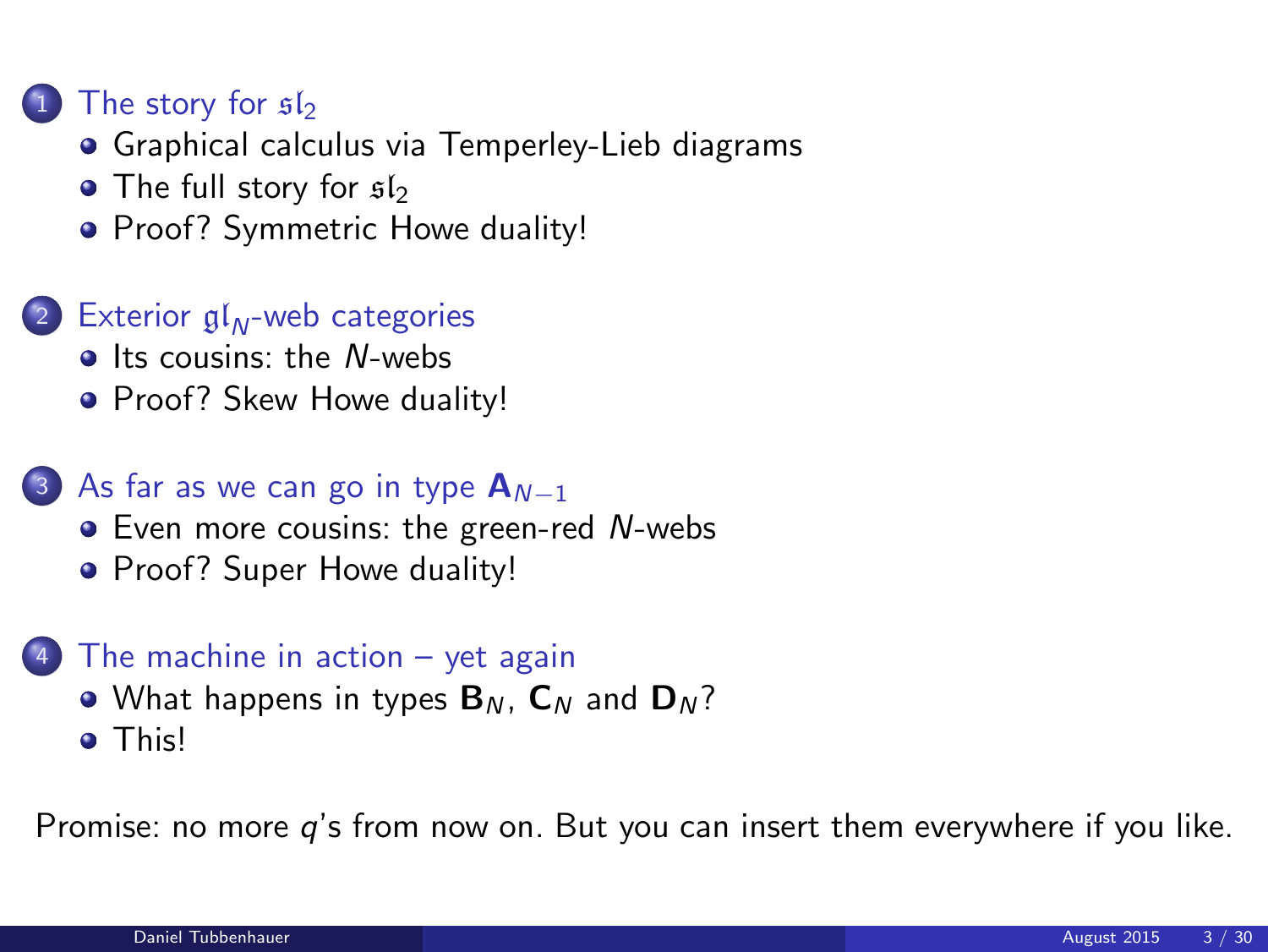### Definition(Rumer-Teller-Weyl 1932)

The 2-web space  $\text{Hom}_{2\text{Web}}(b, t)$  is the free C-vector space generated by non-intersecting arc diagrams with  $b, t$  bottom/top boundary points modulo:

<span id="page-3-0"></span>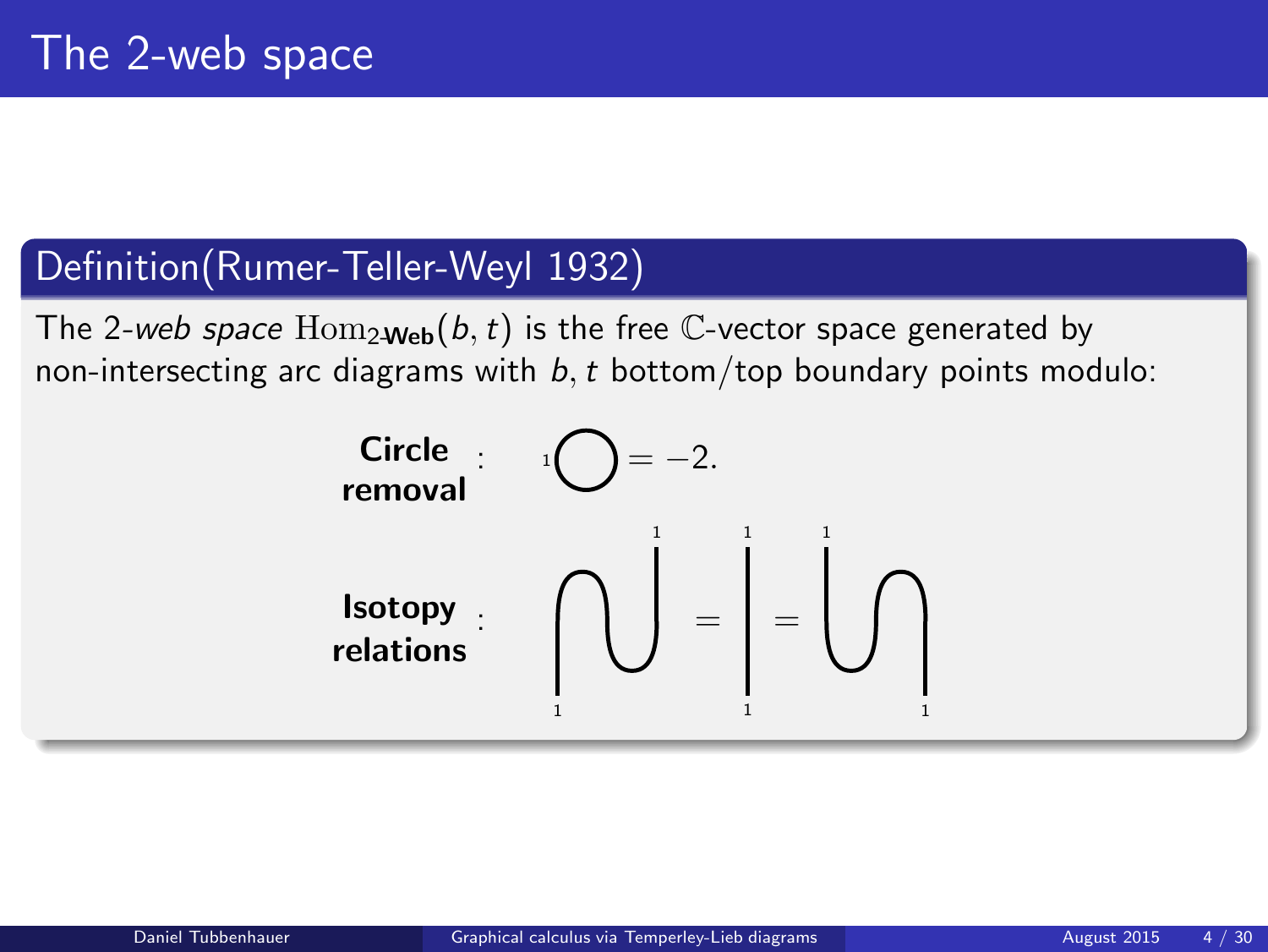# The 2-web category

### Definition(Kuperberg 1995)

The 2-web category 2-Web is the (braided) monoidal, C-linear category with:

- Objects are vectors  $\vec{k} = (1, \ldots, 1)$  and morphisms are  $\text{Hom}_{2\textbf{-Web}}(\vec{k}, \vec{l}).$
- Composition ○:

$$
\bigcap_{i=1}^n \circ \bigcup_{i=1}^{n} = \bigcap_{i=1}^n \dots, \bigcup_{i=1}^{n} \circ \bigcap_{i=1}^{n} = \bigcup_{i=1}^{n} \bigcap_{i=1}^{n} = \bigcap_{i=1}^{n} = \bigcap_{i=1}^{n} = \bigcap_{i=1}^{n} = \bigcap_{i=1}^{n} = \bigcap_{i=1}^{n} = \bigcap_{i=1}^{n} = \bigcap_{i=1}^{n} = \bigcap_{i=1}^{n} = \bigcap_{i=1}^{n} = \bigcap_{i=1}^{n} = \bigcap_{i=1}^{n} = \bigcap_{i=1}^{n} = \bigcap_{i=1}^{n} = \bigcap_{i=1}^{n} = \bigcap_{i=1}^{n} = \bigcap_{i=1}^{n} = \bigcap_{i=1}^{n} = \bigcap_{i=1}^{n} = \bigcap_{i=1}^{n} = \bigcap_{i=1}^{n} = \bigcap_{i=1}^{n} = \bigcap_{i=1}^{n} = \bigcap_{i=1}^{n} = \bigcap_{i=1}^{n} = \bigcap_{i=1}^{n} = \bigcap_{i=1}^{n} = \bigcap_{i=1}^{n} = \bigcap_{i=1}^{n} = \bigcap_{i=1}^{n} = \bigcap_{i=1}^{n} = \bigcap_{i=1}^{n} = \bigcap_{i=1}^{n} = \bigcap_{i=1}^{n} = \bigcap_{i=1}^{n} = \bigcap_{i=1}^{n} = \bigcap_{i=1}^{n} = \bigcap_{i=1}^{n} = \bigcap_{i=1}^{n} = \bigcap_{i=1}^{n} = \bigcap_{i=1}^{n} = \bigcap_{i=1}^{n} = \bigcap_{i=1}^{n} = \bigcap_{i=1}^{n} = \bigcap_{i=1}^{n} = \bigcap_{i=1}^{n} = \bigcap_{i=1}^{n} = \bigcap_{i=1}^{n} = \bigcap_{i=1}^{n} = \bigcap_{i=1}^{n} = \bigcap_{i=1}^{n} = \bigcap_{i=1}^{n} = \bigcap_{i=1}^{n} = \bigcap_{i=1}^{n} = \bigcap_{i=1}^{n} = \bigcap_{i=1}^{n} = \bigcap_{i=1}^{n} = \bigcap
$$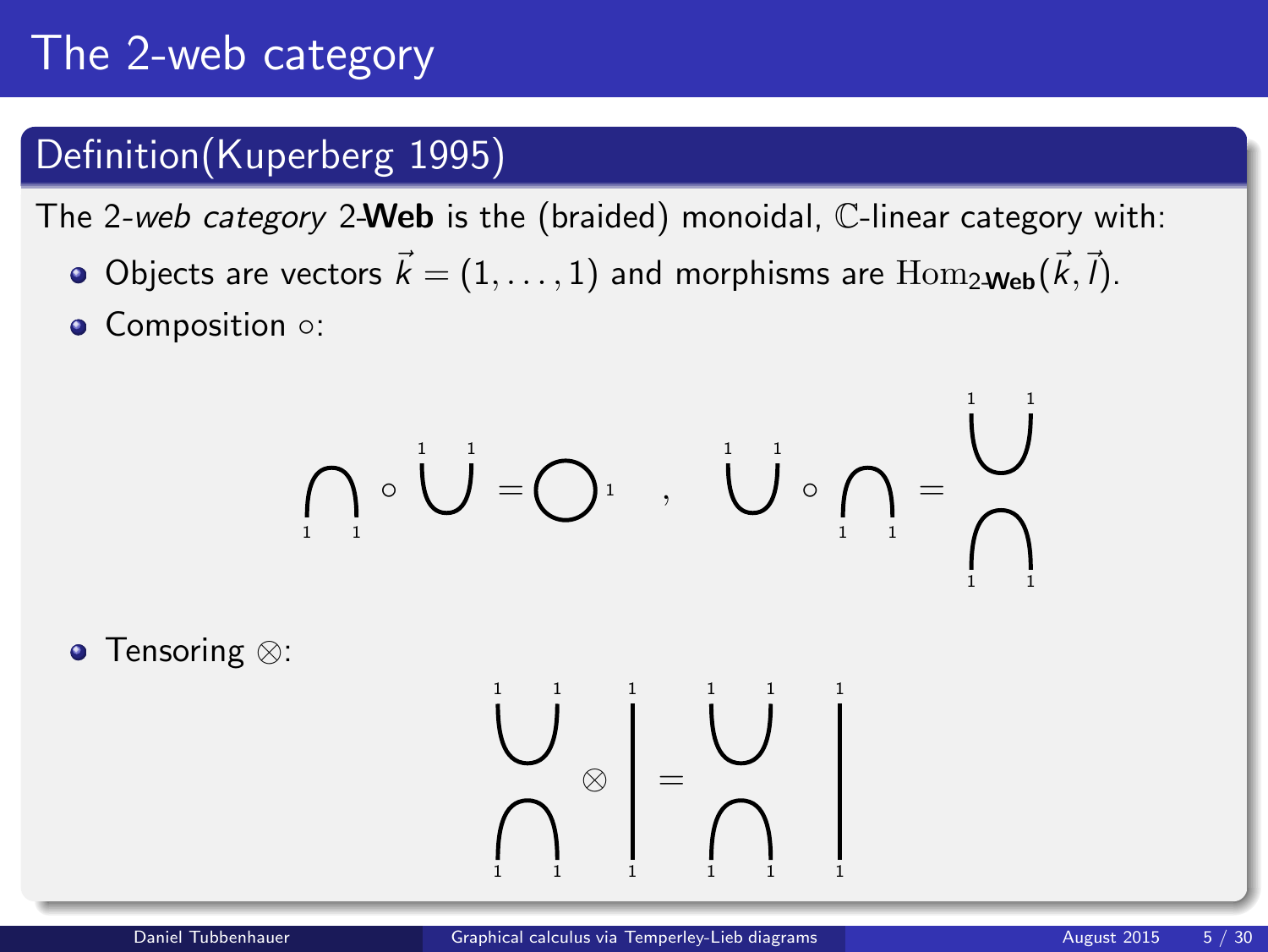# Diagrams for intertwiners

Observe that there are (up to scalars) unique  $U(s_1)$ -intertwiners

$$
\mathrm{cap} \colon \mathbb{C}^2 \otimes \mathbb{C}^2 \twoheadrightarrow \mathbb{C}, \quad \mathrm{cup} \colon \mathbb{C} \hookrightarrow \mathbb{C}^2 \otimes \mathbb{C}^2,
$$

projecting  $\mathbb{C}^2\otimes\mathbb{C}^2$  onto  $\mathbb C$  respectively embedding  $\mathbb C$  into  $\mathbb{C}^2\otimes\mathbb{C}^2$ .

Let  $512$ -**Mod** be the (braided) monoidal, C-linear category whose objects are tensor generated by  $\mathbb{C}^2.$  Define a functor Γ: 2-Web  $\rightarrow$   $\mathfrak{sl}_2\text{-}\mathsf{Mod}$ :

$$
\vec{k} = (1, ..., 1) \mapsto \mathbb{C}^2 \otimes \cdots \otimes \mathbb{C}^2,
$$
  

$$
\bigcap_{i=1}^n \mapsto \text{cap} \quad , \quad \bigcup_{i=1}^n \mapsto \text{cup}
$$

### Theorem(Folklore)

Γ: 2-Web<sup>⊕</sup>  $\rightarrow$   $5$ l<sub>2</sub>-Mod is an equivalence of (braided) monoidal categories.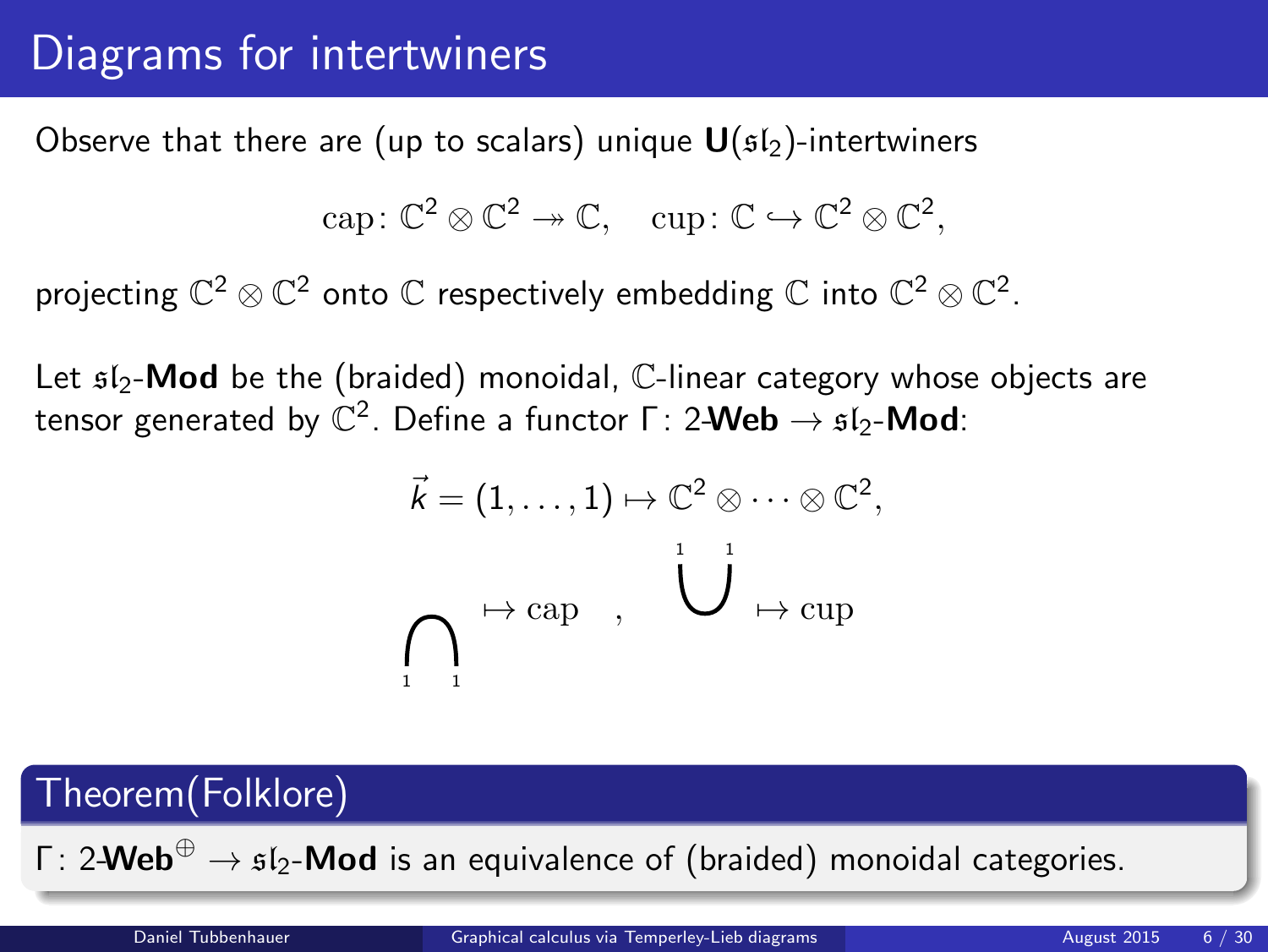## The symmetric story

A red  $sI_2$ -web is a labeled trivalent graph locally made of

$$
\mathrm{cap}_k = \bigcap_{k \quad k} \qquad , \quad \mathrm{cup}^k = \bigcup_{k \quad \ \ , \quad \ \ \mathrm{m}_{k,l}^{k+l} = \bigwedge_{k \quad \ \ }^{k+l} \qquad , \quad \ \ \mathrm{s}_{k+l}^{k,l} = \bigvee_{k+l}^{k}
$$

Here  $k, l, k+l \in \{0, 1, \dots\}$ .

### Example

<span id="page-6-0"></span>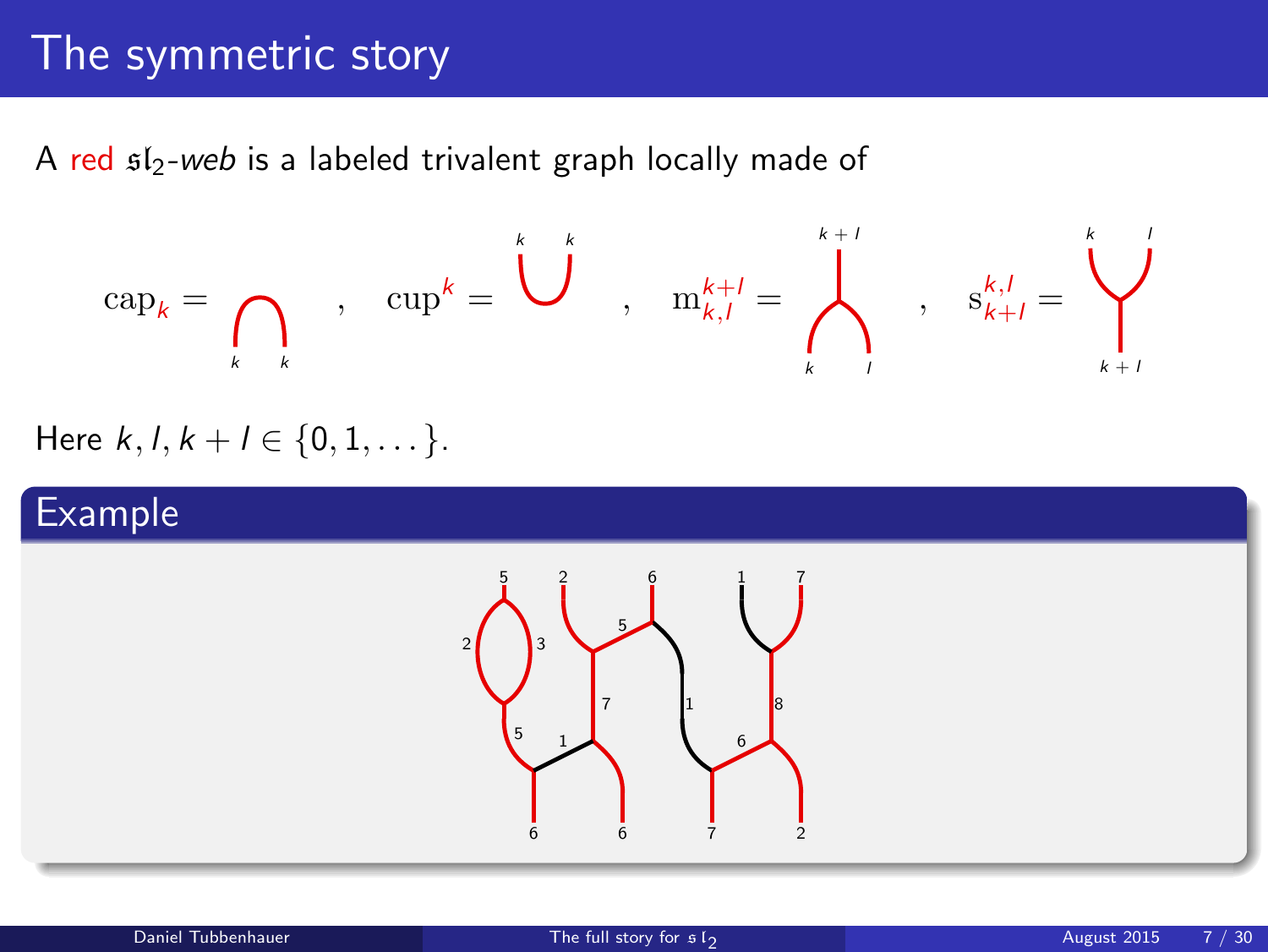# Let us form a category again

Define the (braided) monoidal,  $\mathbb{C}$ -linear category 2-Web<sub>r</sub> by using:

### Definition

The red 2-web space  $\mathrm{Hom}_{2\textbf{-Web}_r}(\vec{k},\vec{l})$  is the free  $\mathbb C$ -vector space generated by red 2-webs modulo the circle removal, isotopies and:

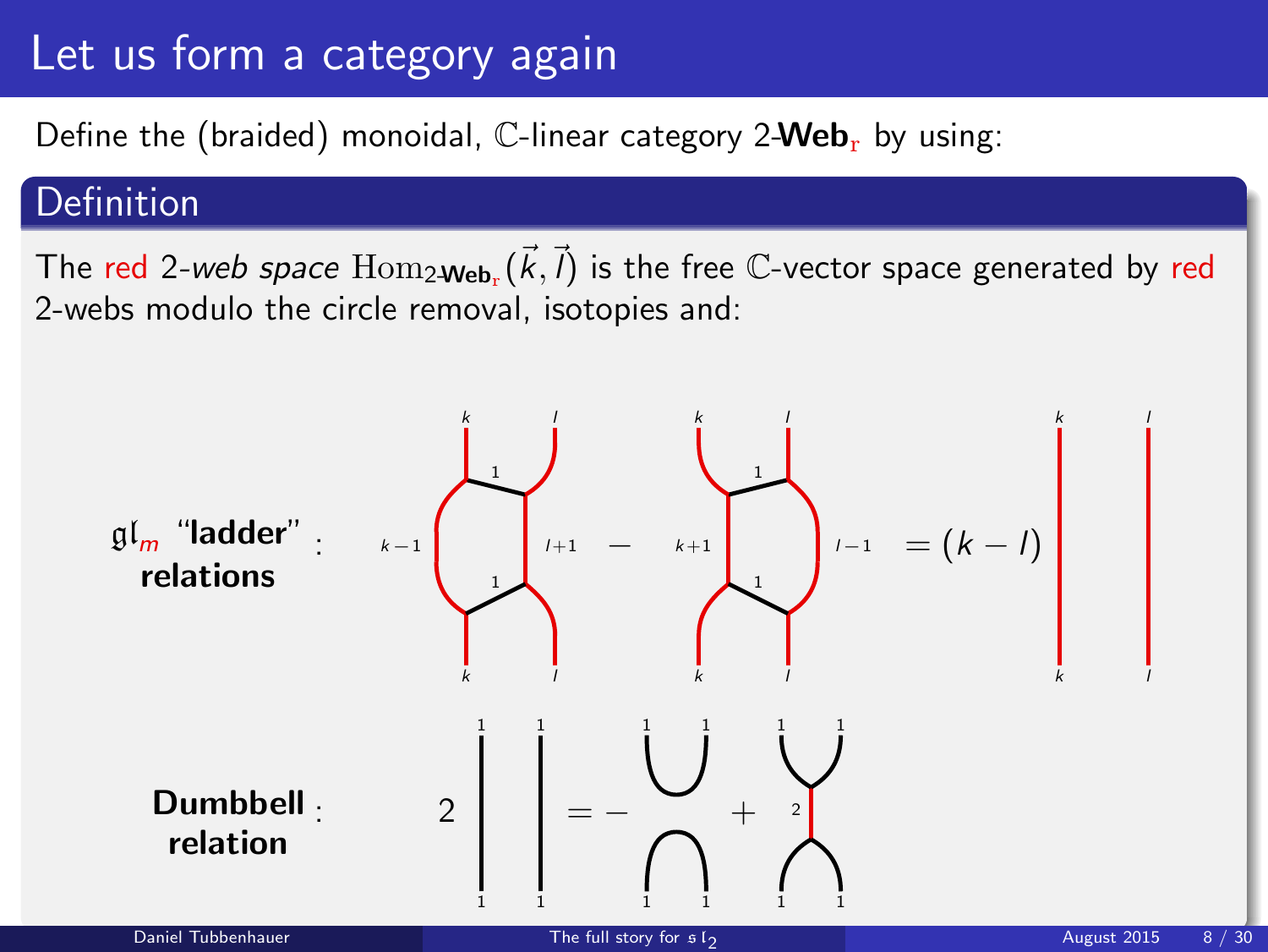# Diagrams for intertwiners

Observe that there are (up to scalars) unique  $U(s_1)$ -intertwiners

 $\text{cap}_k: \text{Sym}^k \mathbb{C}^2 \otimes \text{Sym}^k \mathbb{C}^2 \to \mathbb{C}, \quad \text{cup}^k: \mathbb{C} \hookrightarrow \text{Sym}^k \mathbb{C}^2 \otimes \text{Sym}^k \mathbb{C}^2,$  $m_{k,l}^{k+l}$ : Sym<sup>k</sup>C<sup>2</sup>  $\otimes$  Sym<sup> $'C^2 \rightarrow$ </sup> Sym<sup>k+*l*</sup>C<sup>2</sup>, s<sub>k+*l*</sub>: Sym<sup>k+*l*</sup>C<sup>2</sup>  $\hookrightarrow$  Sym<sup>k</sup>C<sup>2</sup>  $\otimes$  Sym<sup>*l*</sup>C<sup>2</sup> given by projection and inclusion.

Let  $512$ -**Mod**, be the (braided) monoidal, C-linear category whose objects are tensor generated by  $\mathrm{Sym}^k \mathbb{C}^2.$  Define a functor Γ $:$  2-Web $_\mathrm{r}$   $\rightarrow$   $\mathfrak{sl}_2\text{-}\mathsf{Mod}_s$ :

$$
\vec{k} = (k_1, \ldots, k_m) \mapsto \operatorname{Sym}^{k_1} \mathbb{C}^2 \otimes \cdots \otimes \operatorname{Sym}^{k_m} \mathbb{C}^2,
$$
\n
$$
\longmapsto \operatorname{cap}_k \qquad \qquad \downarrow \qquad \qquad \downarrow \qquad \downarrow \qquad \downarrow \qquad \downarrow \qquad \downarrow \qquad \downarrow \qquad \downarrow \qquad \downarrow \qquad \downarrow \qquad \downarrow \qquad \downarrow \qquad \downarrow \qquad \downarrow \qquad \downarrow \qquad \downarrow \qquad \downarrow \qquad \downarrow \qquad \downarrow \qquad \downarrow \qquad \downarrow \qquad \downarrow \qquad \downarrow \qquad \downarrow \qquad \downarrow \qquad \downarrow \qquad \downarrow \qquad \downarrow \qquad \downarrow \qquad \downarrow \qquad \downarrow \qquad \downarrow \qquad \downarrow \qquad \downarrow \qquad \downarrow \qquad \downarrow \qquad \downarrow \qquad \downarrow \qquad \downarrow \qquad \downarrow \qquad \downarrow \qquad \downarrow \qquad \downarrow \qquad \downarrow \qquad \downarrow \qquad \downarrow \qquad \downarrow \qquad \downarrow \qquad \downarrow \qquad \downarrow \qquad \downarrow \qquad \downarrow \qquad \downarrow \qquad \downarrow \qquad \downarrow \qquad \downarrow \qquad \downarrow \qquad \downarrow \qquad \downarrow \qquad \downarrow \qquad \downarrow \qquad \downarrow \qquad \downarrow \qquad \downarrow \qquad \downarrow \qquad \downarrow \qquad \downarrow \qquad \downarrow \qquad \downarrow \qquad \downarrow \qquad \downarrow \qquad \downarrow \qquad \downarrow \qquad \downarrow \qquad \downarrow \qquad \downarrow \qquad \downarrow \qquad \downarrow \qquad \downarrow \qquad \downarrow \qquad \downarrow \qquad \downarrow \qquad \downarrow \qquad \downarrow \qquad \downarrow \qquad \downarrow \qquad \downarrow \qquad \downarrow \qquad \downarrow \qquad \downarrow \qquad \downarrow \qquad \downarrow \qquad \downarrow \qquad \downarrow \qquad \downarrow \qquad \downarrow \qquad \downarrow \qquad \downarrow \qquad \downarrow \qquad \downarrow \qquad \downarrow \qquad \downarrow \qquad \downarrow \qquad \downarrow \qquad \downarrow \qquad \downarrow \qquad \downarrow \qquad \downarrow \qquad \downarrow \qquad \downarrow \qquad \downarrow \q
$$

#### Theorem

Γ: 2- $\mathsf{Web}^{\oplus}_{\rm r} \to \mathfrak{sl}_2\text{-}\mathsf{Mod}_{\mathfrak{s}}$  is an equivalence of (braided) monoidal categories.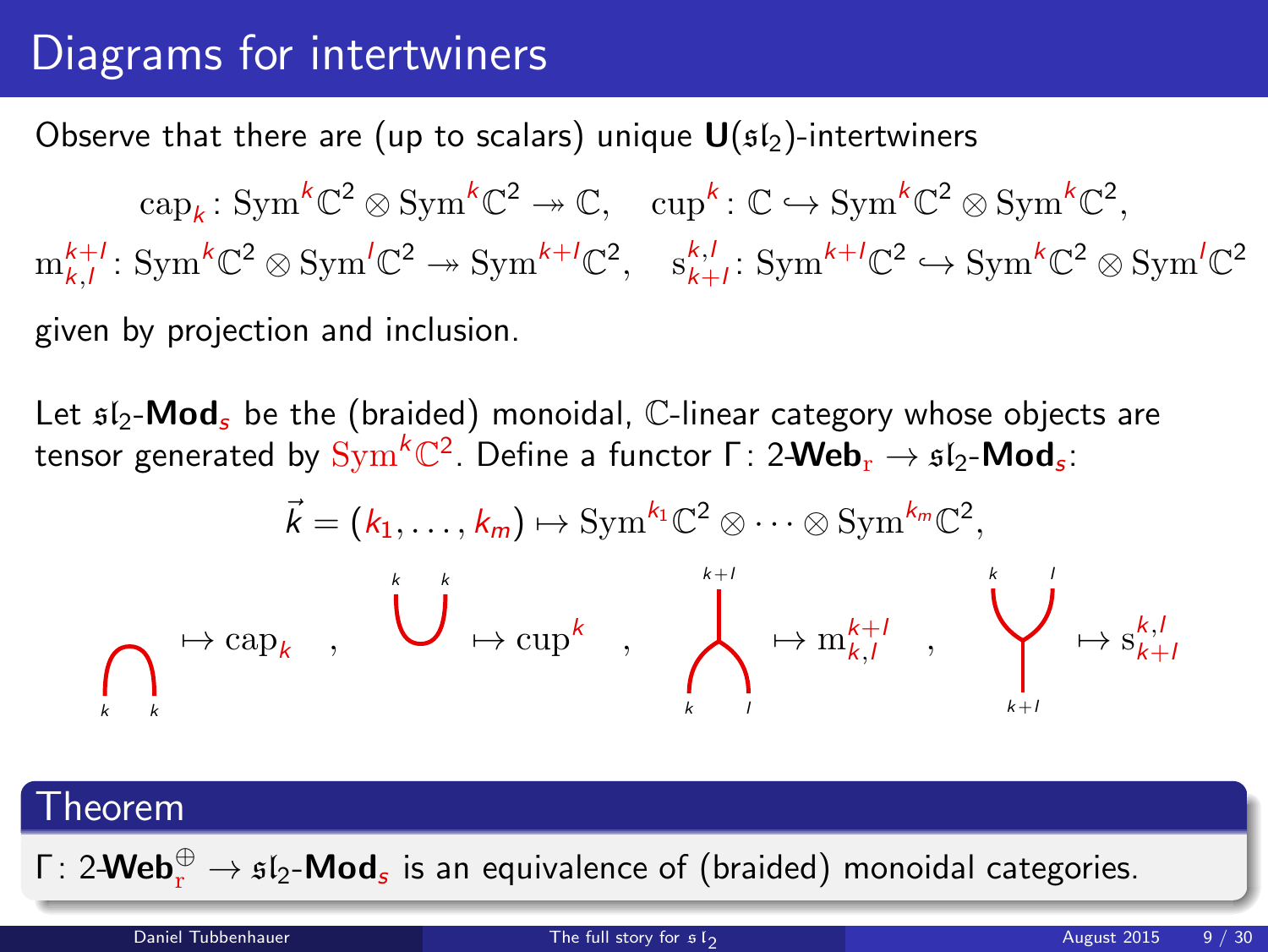# "Howe" to prove this?

Howe: the commuting actions of  $\mathbf{U}(\mathfrak{gl}_m)$  and  $\mathbf{U}(\mathfrak{gl}_N)$  on

$$
\operatorname{Sym}^K(\mathbb{C}^m \otimes \mathbb{C}^N) \cong \bigoplus_{k_1 + \dots + k_m = K} (\operatorname{Sym}^{k_1} \mathbb{C}^N \otimes \dots \otimes \operatorname{Sym}^{k_m} \mathbb{C}^N)
$$

introduce an  $\bm{\mathsf{U}}(\mathfrak{gl}_m)$ -action  $f$  on the right term with  $\vec{k}$ -weight space  $\mathrm{Sym}^{\vec{k}}\mathbb{C}^N.$ 

In particular, there is a functorial action

$$
\Phi_{\mathrm{sym}}^m\colon \dot{\textbf U}(\mathfrak{gl}_m)\to \mathfrak{gl}_N\textbf{-Mod}_s,\\ \vec k\mapsto \mathrm{Sym}^{\vec k}\mathbb{C}^N,\quad X\in 1_{\vec l}\textbf U(\mathfrak{gl}_m)1_{\vec k}\mapsto f(X)\in \mathrm{Hom}_{\mathfrak{gl}_N\textbf{-Mod}_s}(\mathrm{Sym}^{\vec k}\mathbb{C}^N,\mathrm{Sym}^{\vec l}\mathbb{C}^N).
$$

Howe:  $\Phi_{\text{sym}}^m$  is full. Or in words:

<span id="page-9-0"></span>relations in  $\dot{\textbf U}(\mathfrak{gl}_m)+$  kernel of  $\Phi_{\text{sym}}^m \leadsto$  relations in  $\mathfrak{gl}_N\text{-}\textbf{Mod}_s.$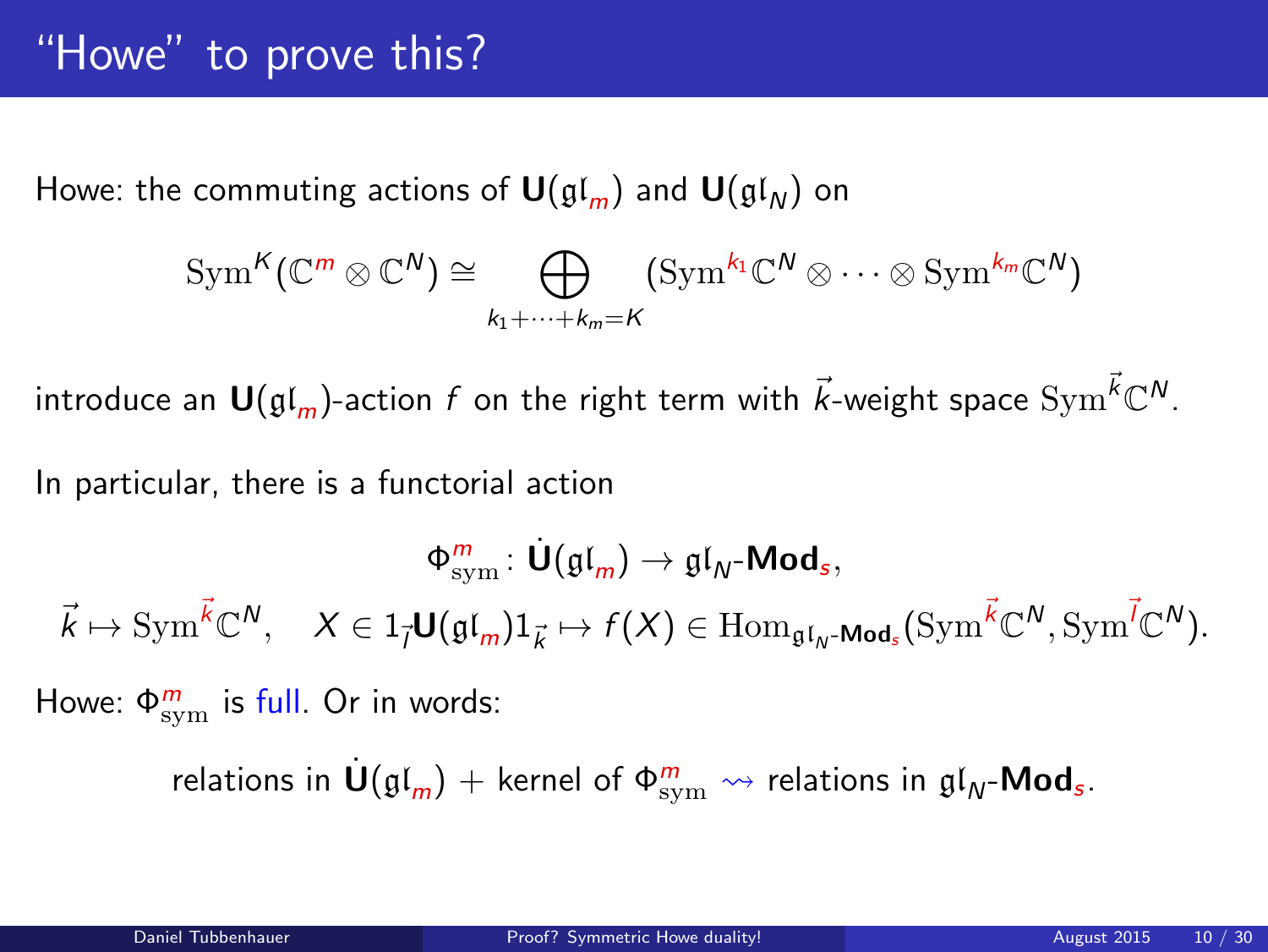#### Theorem

Define  $2$ -Web<sub>r</sub> such there is a commutative diagram





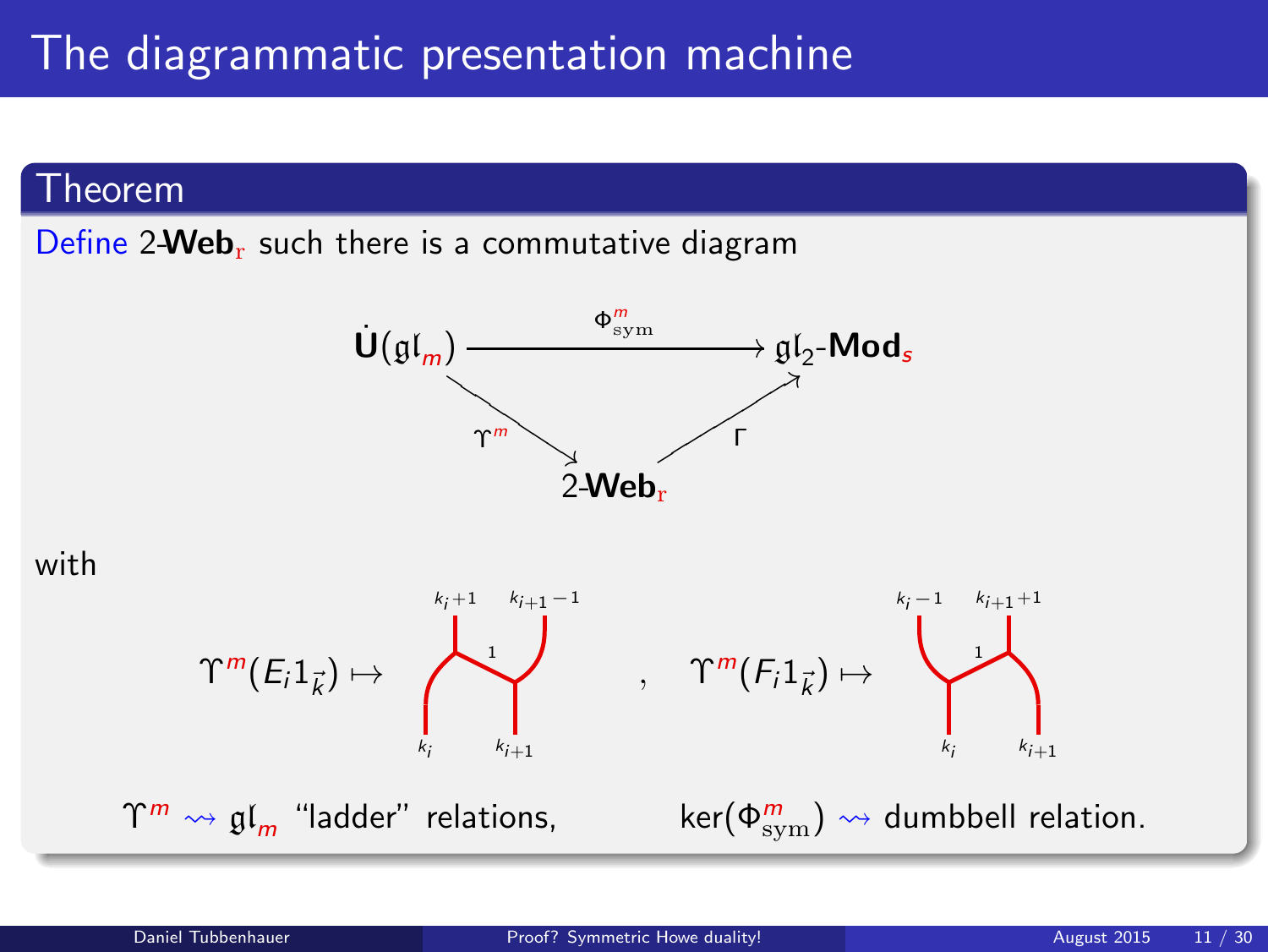# Exempli gratia

The  $\mathfrak{gl}_m$  "ladder" relations come up as follows:



The dumbbell relation comes up as follows:

$$
\mathbb{C}^2 \otimes \mathbb{C}^2 \cong \wedge^2 \mathbb{C}^2 \oplus \mathrm{Sym}^2 \mathbb{C}^2 \cong \mathbb{C} \oplus \mathrm{Sym}^2 \mathbb{C}^2 \rightsquigarrow
$$

$$
2 \begin{bmatrix} 1 & 1 & 1 \\ 1 & 1 & 1 \\ 1 & 1 & 1 \end{bmatrix} = - \begin{bmatrix} 1 & 1 & 1 \\ 1 & 1 & 1 \\ 1 & 1 & 1 \end{bmatrix}
$$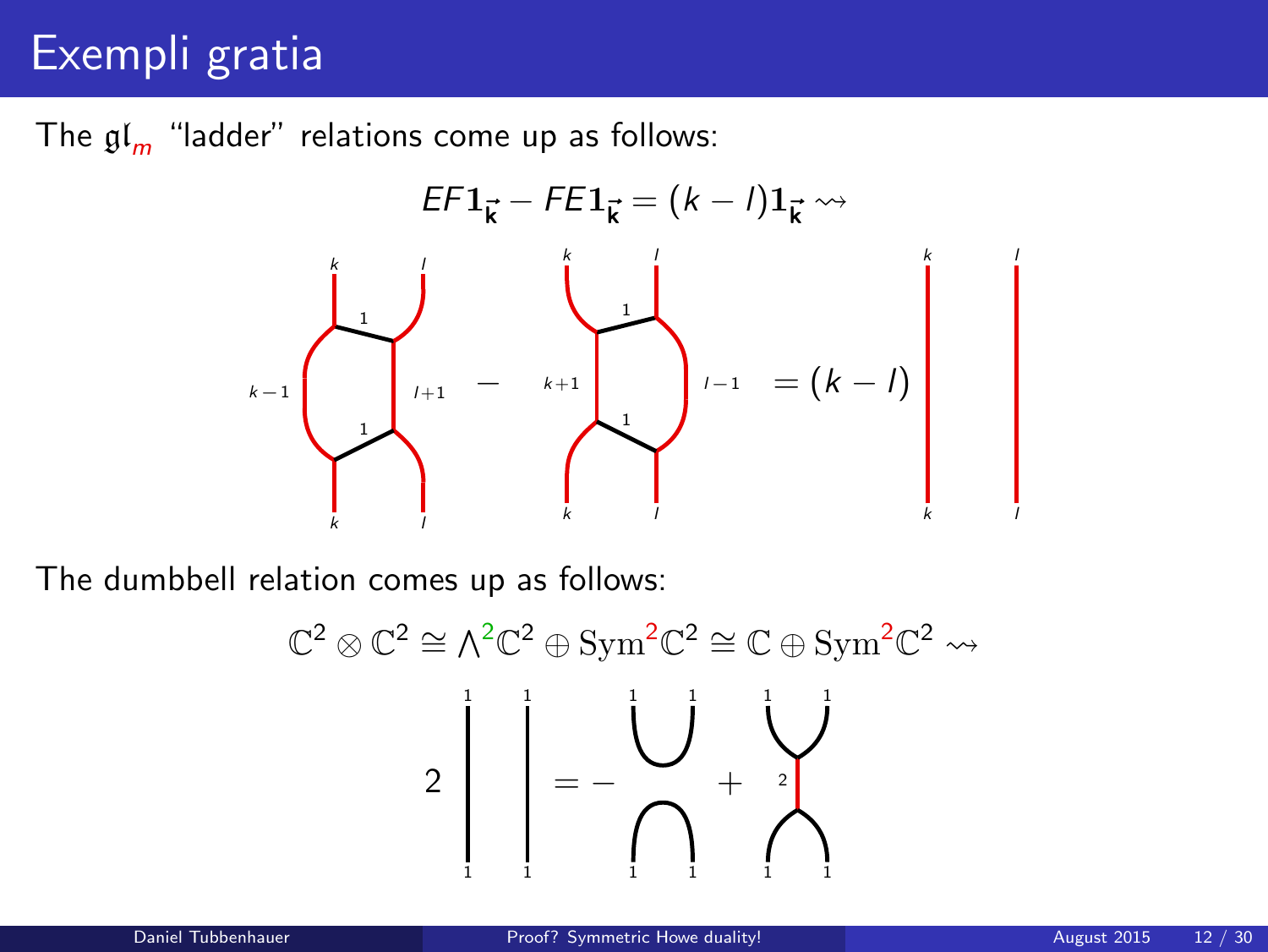The hardest  $\mathfrak{gl}_m$  "ladder" relations, e.g. Serre relations as



do not have to be forced to hold, but are consequences. This pattern repeats in for other web categories.

Morally: web categories have a very economic presentation!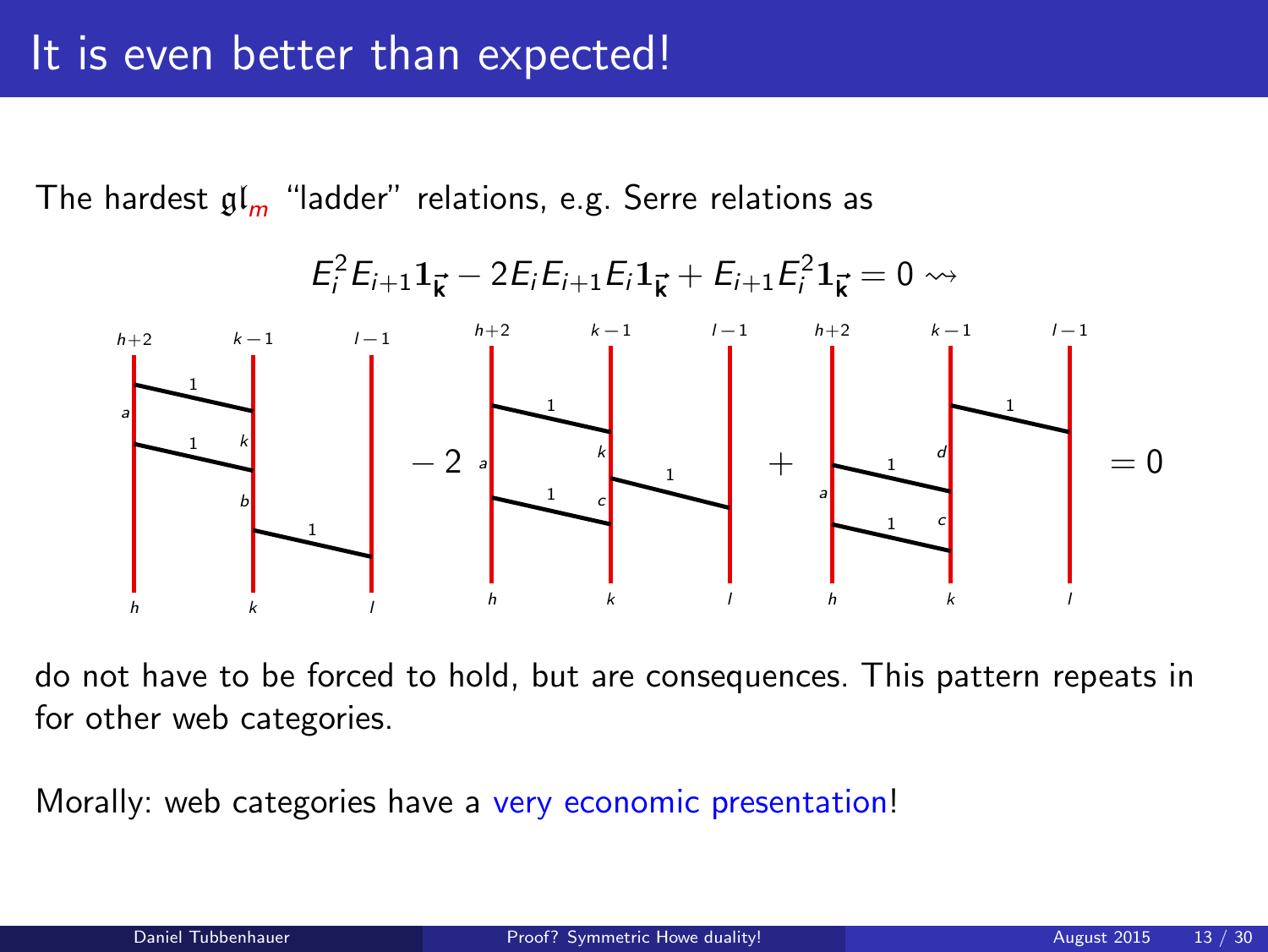# Replace red by green and add orientations

A green N-web is an oriented, labeled, trivalent graph locally made of



<span id="page-13-0"></span> $k, l, k+l \in \mathbb{N}$ 

(and some caps, cups and signs that I skip today).

### Example

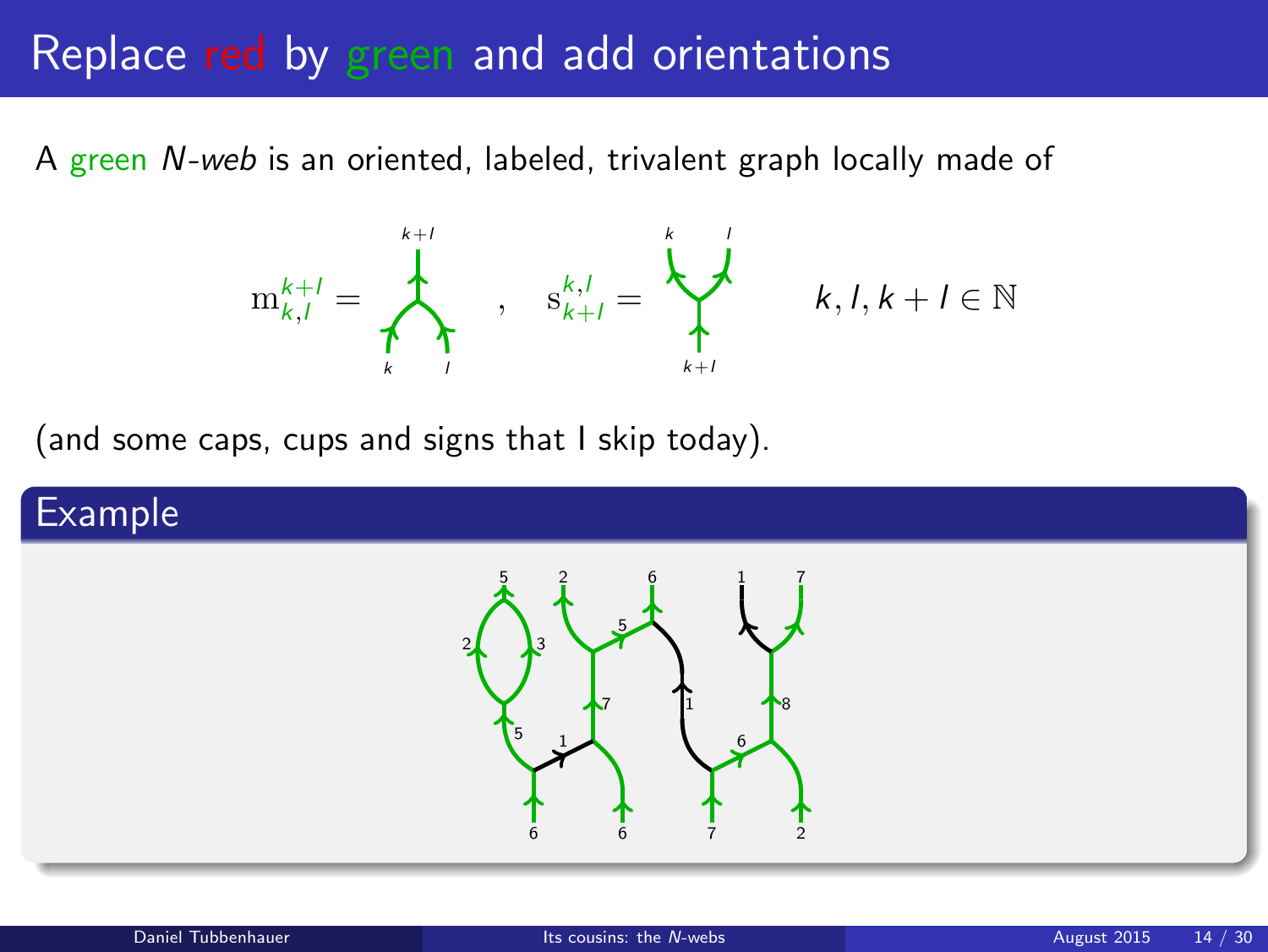# Let us form a category again

Define the (braided) monoidal,  $\mathbb C$ -linear category  $N$ -Web<sub>g</sub> by using:

### Definition(Cautis-Kamnitzer-Morrison 2012)

The green *N-web space*  $\operatorname{Hom}_{N\textbf{-Web}_\mathbb{E}}(\vec{k},\vec{l})$  is the free  $\mathbb{C}\text{-vector space generated by}$ green N-webs modulo isotopies and:

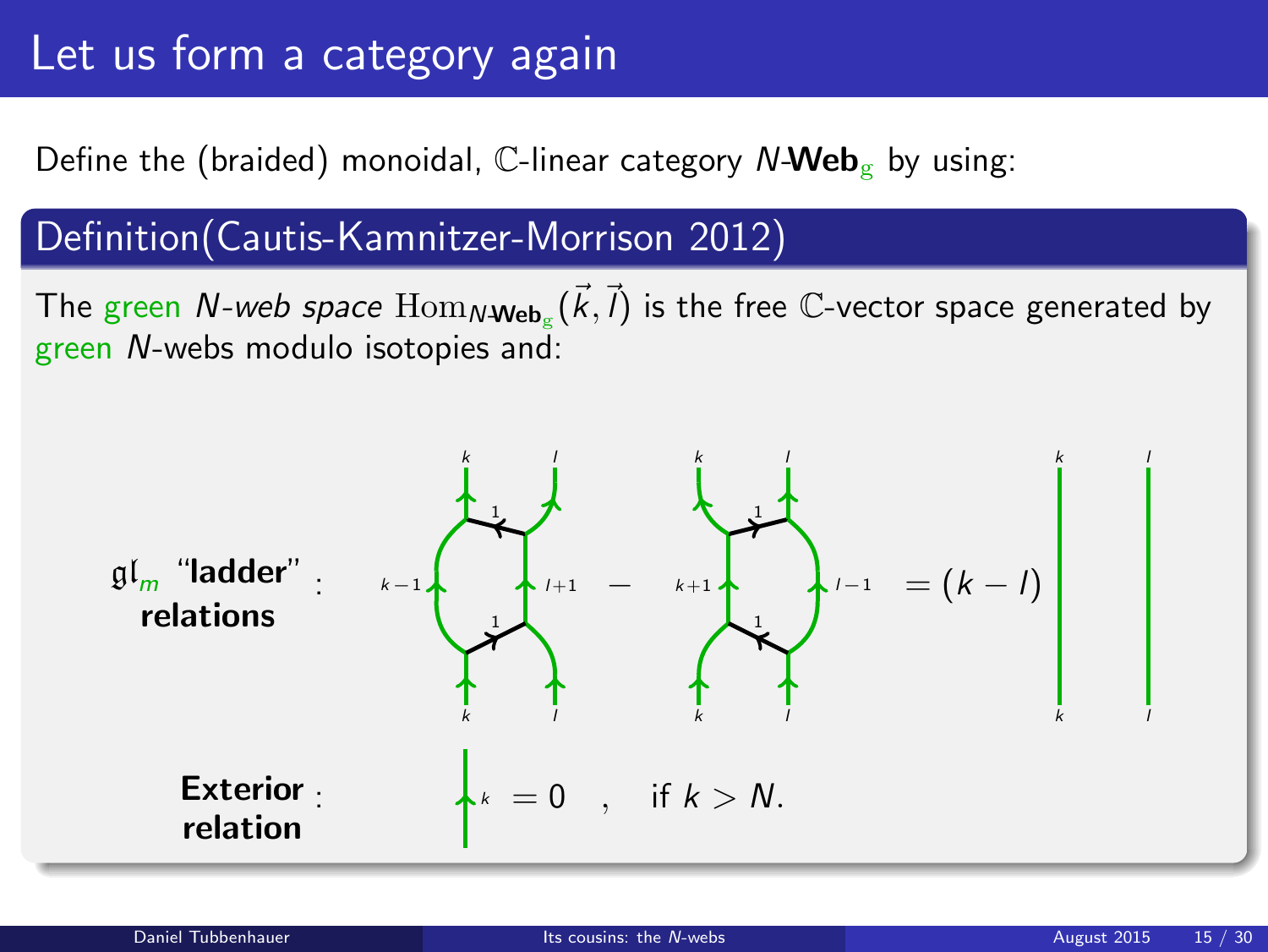# Diagrams for intertwiners

Observe that there are (up to scalars) unique  $\mathbf{U}(\mathfrak{gl}_N)$ -intertwiners

 $\mathrm{m}^{k+l}_{k,l}\colon \textstyle\bigwedge^{k}\mathbb{C}^{\textstyle \mathsf{N}}\otimes\textstyle\bigwedge^{l}\mathbb{C}^{\textstyle \mathsf{N}}\twoheadrightarrow\textstyle\bigwedge^{k+l}\mathbb{C}^{\textstyle \mathsf{N}}\quad ,\quad \mathrm{s}^{k,l}_{k+l}\colon \textstyle\bigwedge^{k+l}\mathbb{C}^{\textstyle \mathsf{N}}\hookrightarrow\textstyle\bigwedge^{k}\mathbb{C}^{\textstyle \mathsf{N}}\otimes\textstyle\bigwedge^{l}\mathbb{C}^{\textstyle \mathsf{N}}$ 

given by projection and inclusion.

Let  $\mathfrak{gl}_N$ -Mod<sub>e</sub> be the (braided) monoidal, C-linear category whose objects are tensor generated by  $\wedge^k\mathbb{C}^N.$  Define a functor Γ $: \mathsf{N}\text{-}\mathsf{Web}_{\mathrm{g}} \to \mathfrak{gl}_N\text{-}\mathsf{Mod}_{e} \mathbb{I}$ 



### Theorem(Cautis-Kamnitzer-Morrison 2012)

Γ: N-**Web** $_{\rm g}^{\oplus} \to {\mathfrak{gl}}_{\sf N}$ -**Mod** $_{\rm e}$  is an equivalence of (braided) monoidal categories.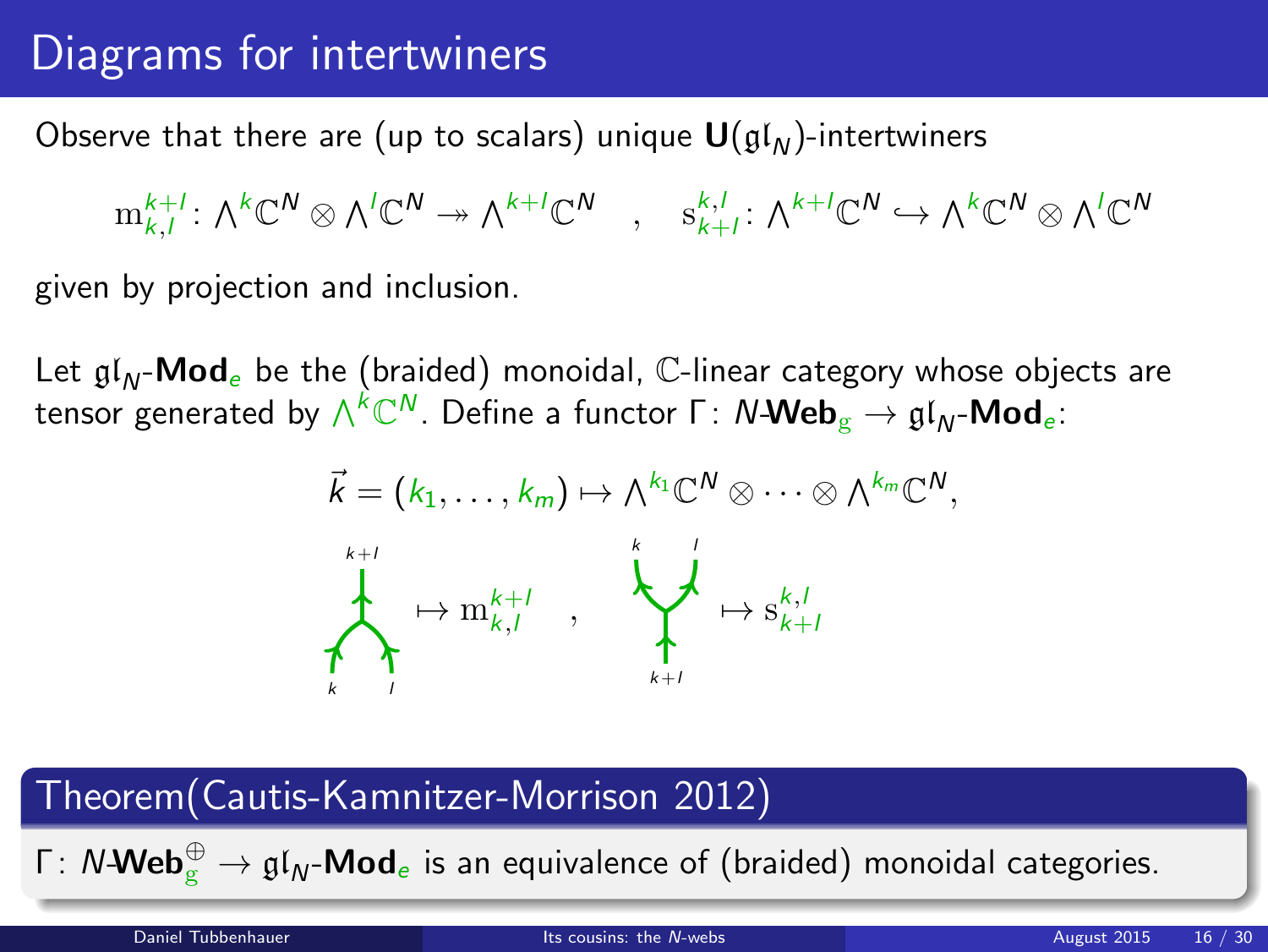Howe: the commuting actions of  $\mathbf{U}(\mathfrak{gl}_m)$  and  $\mathbf{U}(\mathfrak{gl}_N)$  on

$$
\wedge^K(\mathbb{C}^m\otimes \mathbb{C}^N)\cong \bigoplus_{k_1+\cdots+k_m=K}(\wedge^{k_1}\mathbb{C}^N\otimes\cdots\otimes \wedge^{k_m}\mathbb{C}^N)
$$

introduce an  $\bm{\mathsf{U}}(\mathfrak{gl}_m)$ -action  $f$  on the right term with  $\vec{k}$ -weight space  $\wedge^{\vec{k}}\mathbb{C}^N.$ 

In particular, there is a functorial action

$$
\Phi^m_{\mathrm{skew}}\colon \dot{\mathbf U}(\mathfrak{gl}_m)\to \mathfrak{gl}_N\text{-}\mathbf{Mod}_e,\\\vec k\mapsto \wedge^{\vec k}_q\mathbb C^N,\quad X\in 1_{\vec l}\mathbf U(\mathfrak{gl}_m)1_{\vec k}\mapsto f(X)\in \mathrm{Hom}_{\mathfrak{gl}_N\text{-}\mathbf{Mod}_e}(\wedge^{\vec k}_q\mathbb C^N,\wedge^{\vec l}_q\mathbb C^N).
$$

Howe:  $\Phi_{\text{skew}}^{m}$  is full. Or in words:

<span id="page-16-0"></span>relations in  $\dot{\sf U}(\frak{gl}_m)+$  kernel of  $\Phi^m_{\rm skew} \leadsto$  relations in  $\frak{gl}_N\text{-}{\sf Mod}_{e}.$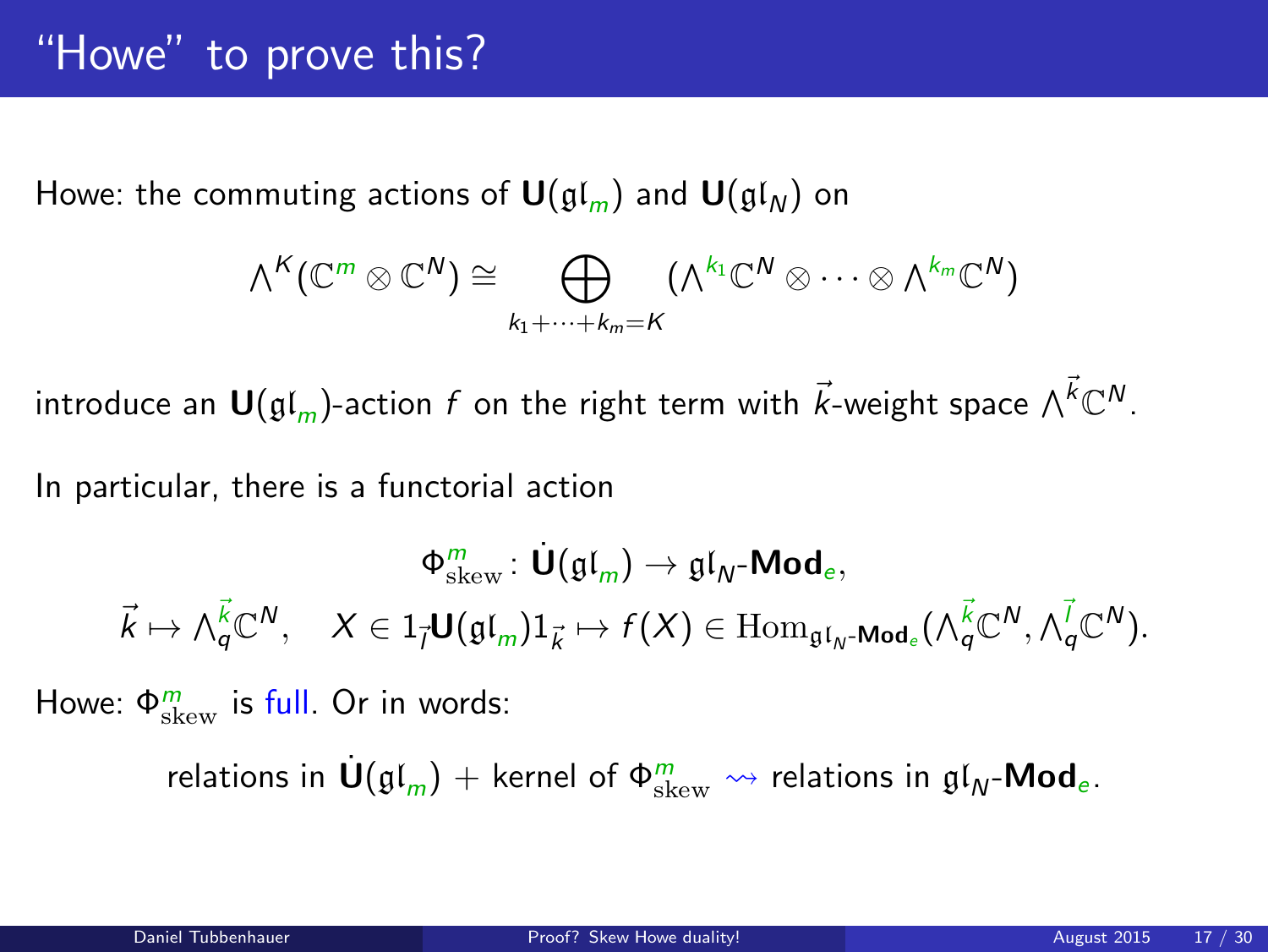## Define the diagrams to make this work

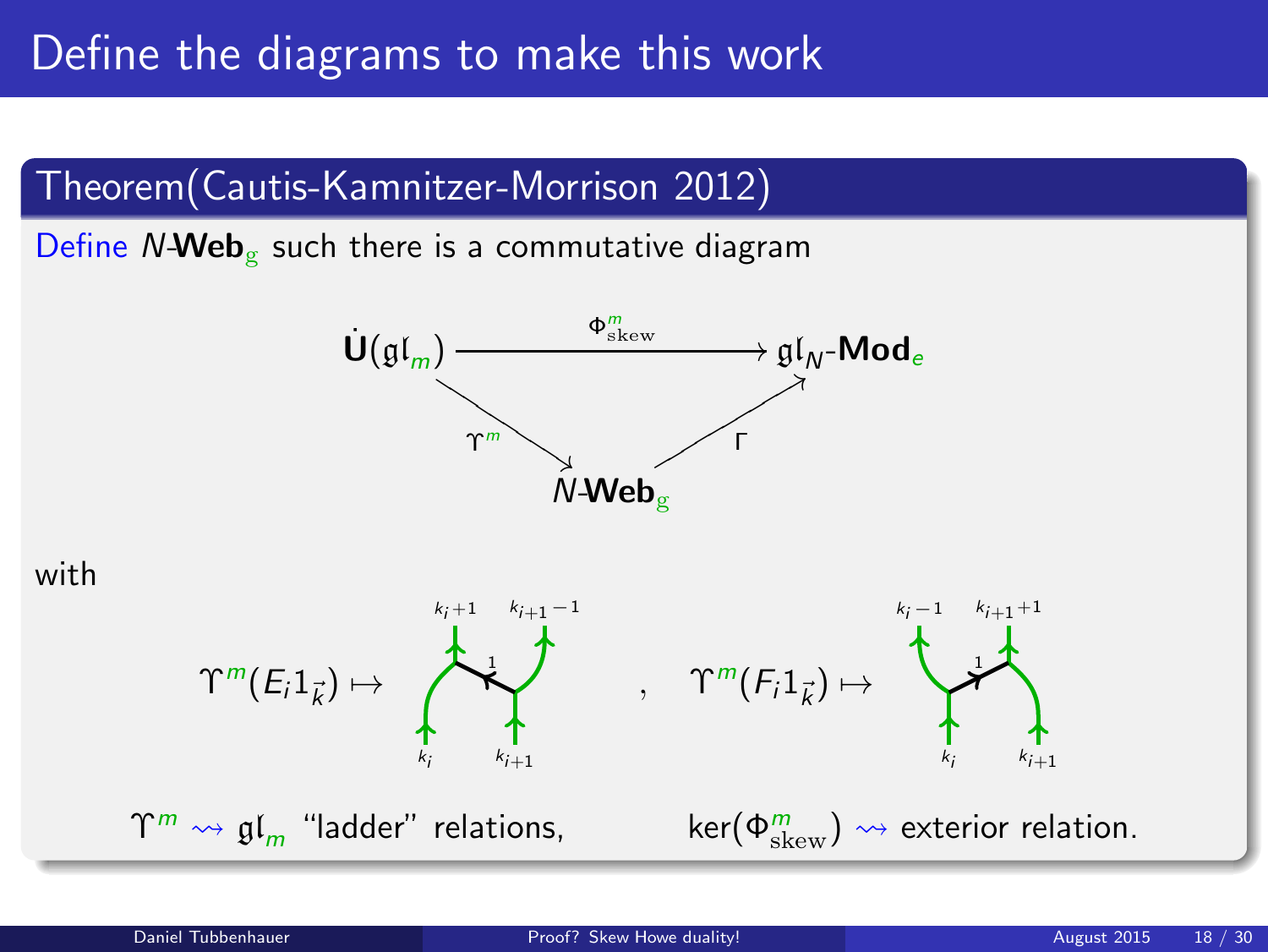# Could there be a pattern?

A green-red N-web is a colored, labeled, trivalent graph locally made of



And of course splits and some mirrors as well!

### Example

<span id="page-18-0"></span>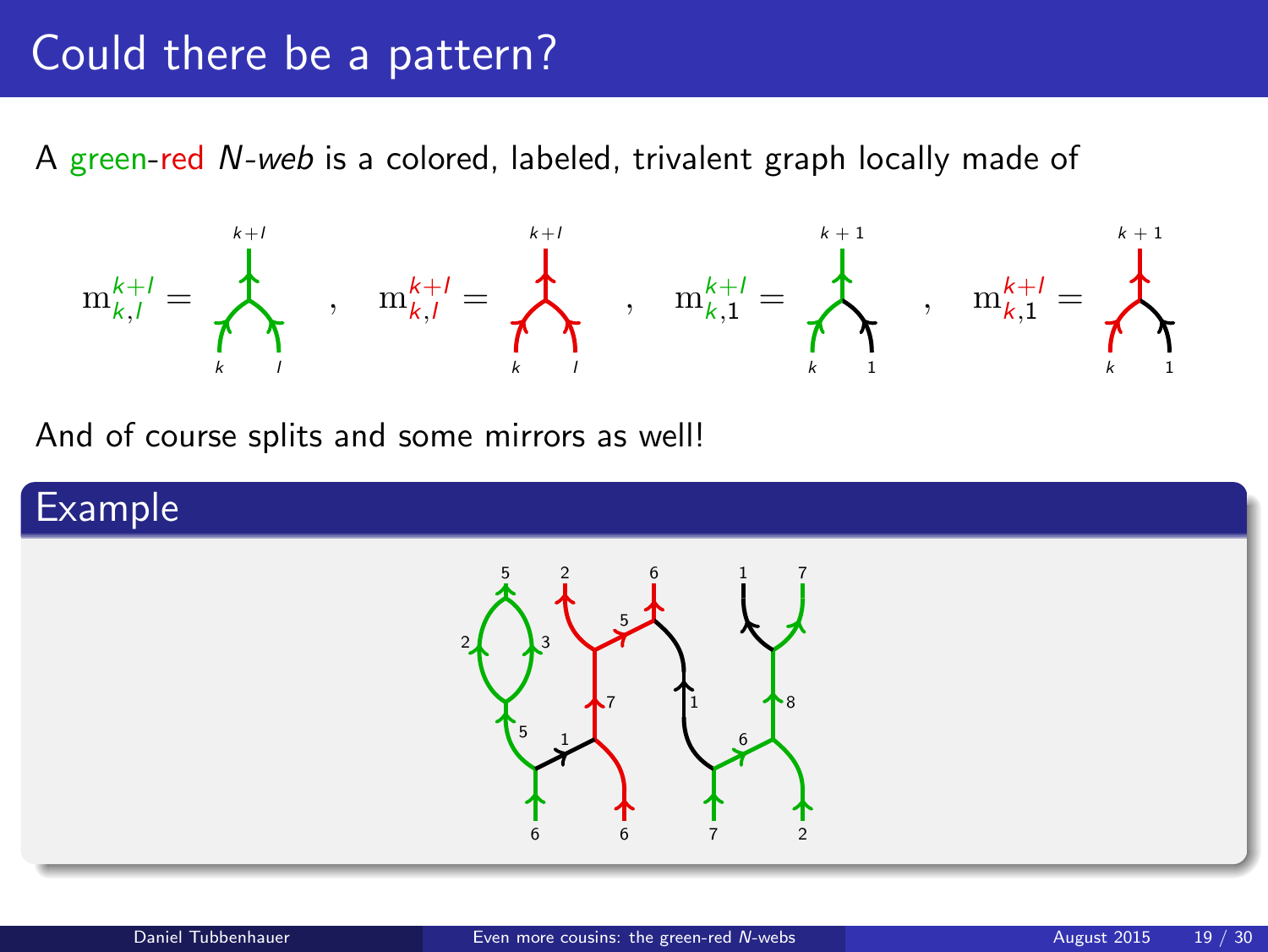# The green-red N-web category

Define the (braided) monoidal, C-linear category  $N\text{-Web}_{gr}$  by using:

### Definition

Given  $\vec{k} \in \mathbb{Z}_{\geq 0}^{m+n}, \vec{l} \in \mathbb{Z}_{\geq 0}^{m'+n'}$  $_{\geq0}^{m'+n'}$ . The green-red  $N$ -web space  $\mathrm{Hom}_{N\textbf{-Web}_{\mathrm{gr}}}(\vec{k},\vec{l})$  is the free C-vector space generated by N-webs modulo isotopies and:

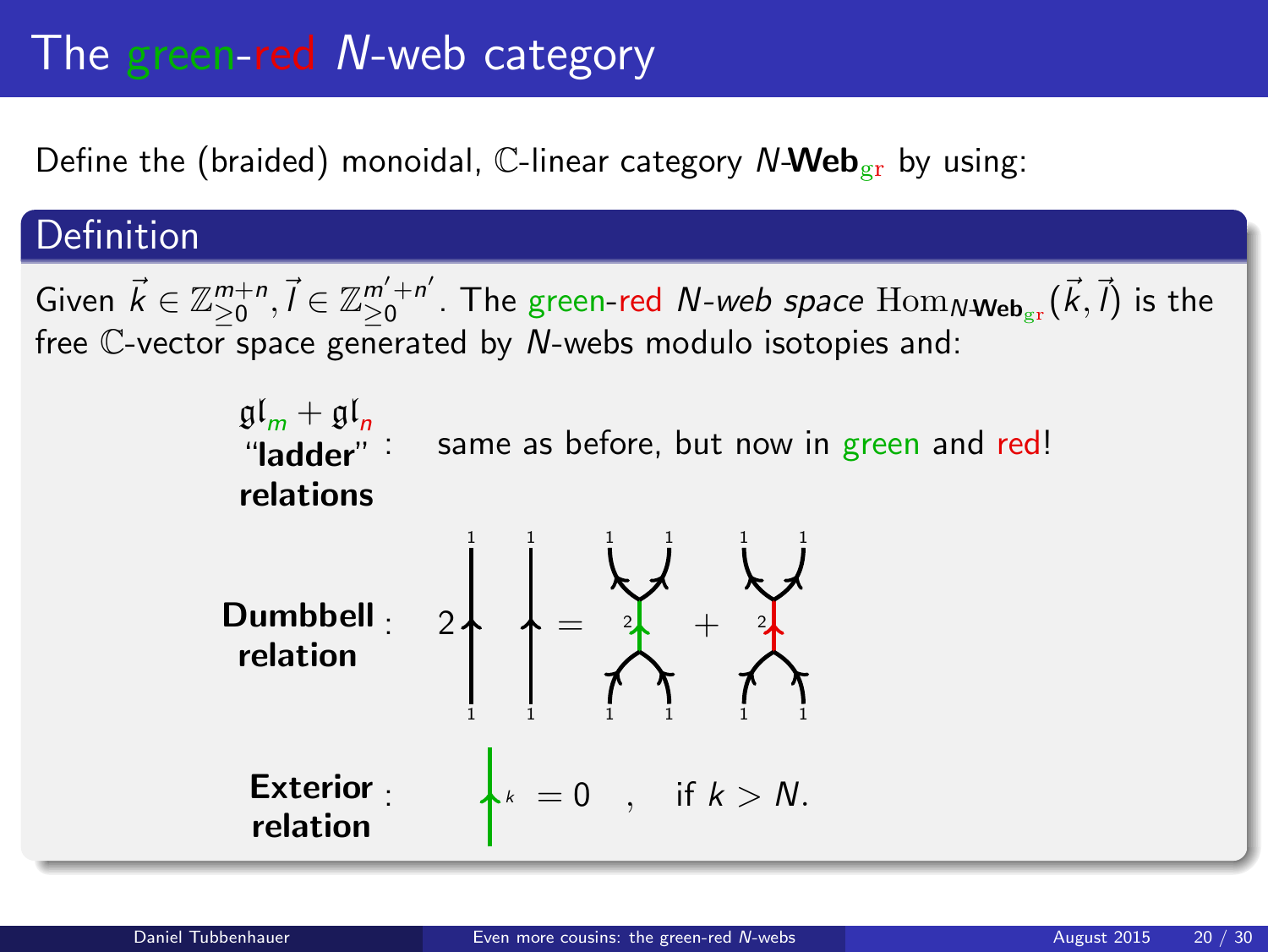### Diagrams for intertwiners - Part 4

Observe that there are (up to scalars) unique  $\mathbf{U}(\mathfrak{gl}_N)$ -intertwiners

 $\mathrm{m}^{k+1}_{k,1}\colon\wedge^k\mathbb{C}^N\otimes\mathbb{C}^N\twoheadrightarrow\wedge^{k+1}\mathbb{C}^N,\quad \mathrm{m}^{k+1}_{k,1}\colon\mathrm{Sym}^k\mathbb{C}^N\otimes\mathbb{C}^N\twoheadrightarrow\mathrm{Sym}^{k+1}\mathbb{C}^N$ 

plus others as before.

Let  $gV_{\text{M}}$ -Mod<sub>es</sub> be the (braided) monoidal, C-linear category whose objects are tensor generated by  $\wedge^k\mathbb C^N, \text{Sym}^k\mathbb C^N.$  Define a functor Γ:  $N\text{-}\mathsf{Web}_{\text{gr}} \to \mathfrak{gl}_N\text{-}\mathsf{Mod}_{\text{es}}$ :

$$
\vec{k} = (k_1, \ldots, k_m, k_{m+1}, \ldots, k_{m+n}) \mapsto \wedge^{k_1} \mathbb{C}^N \otimes \cdots \otimes \text{Sym}^{k_{m+n}} \mathbb{C}^N
$$
\n
$$
\downarrow \qquad \qquad \downarrow \qquad \qquad \downarrow \qquad \downarrow \qquad \downarrow \qquad \downarrow \qquad \downarrow \qquad \downarrow \qquad \downarrow \qquad \downarrow \qquad \downarrow \qquad \downarrow \qquad \downarrow \qquad \downarrow \qquad \downarrow \qquad \downarrow \qquad \downarrow \qquad \downarrow \qquad \downarrow \qquad \downarrow \qquad \downarrow \qquad \downarrow \qquad \downarrow \qquad \downarrow \qquad \downarrow \qquad \downarrow \qquad \downarrow \qquad \downarrow \qquad \downarrow \qquad \downarrow \qquad \downarrow \qquad \downarrow \qquad \downarrow \qquad \downarrow \qquad \downarrow \qquad \downarrow \qquad \downarrow \qquad \downarrow \qquad \downarrow \qquad \downarrow \qquad \downarrow \qquad \downarrow \qquad \downarrow \qquad \downarrow \qquad \downarrow \qquad \downarrow \qquad \downarrow \qquad \downarrow \qquad \downarrow \qquad \downarrow \qquad \downarrow \qquad \downarrow \qquad \downarrow \qquad \downarrow \qquad \downarrow \qquad \downarrow \qquad \downarrow \qquad \downarrow \qquad \downarrow \qquad \downarrow \qquad \downarrow \qquad \downarrow \qquad \downarrow \qquad \downarrow \qquad \downarrow \qquad \downarrow \qquad \downarrow \qquad \downarrow \qquad \downarrow \qquad \downarrow \qquad \downarrow \qquad \downarrow \qquad \downarrow \qquad \downarrow \qquad \downarrow \qquad \downarrow \qquad \downarrow \qquad \downarrow \qquad \downarrow \qquad \downarrow \qquad \downarrow \qquad \downarrow \qquad \downarrow \qquad \downarrow \qquad \downarrow \qquad \downarrow \qquad \downarrow \qquad \downarrow \qquad \downarrow \qquad \downarrow \qquad \downarrow \qquad \downarrow \qquad \downarrow \qquad \downarrow \qquad \downarrow \qquad \downarrow \qquad \downarrow \qquad \downarrow \qquad \downarrow \qquad \downarrow \qquad \downarrow \qquad \downarrow \qquad \downarrow \qquad \downarrow \qquad \downarrow \qquad \downarrow \qquad \downarrow \qquad \downarrow \qquad \downarrow \qquad \downarrow \qquad \downarrow \qquad
$$

### Theorem

Γ:  $N$ - $\mathsf{Web}_{\mathrm{gr}}^{\oplus} \to \mathfrak{gl}_N\text{-}\mathsf{Mod}_{\mathrm{es}}$  is an equivalence of (braided) monoidal categories.

,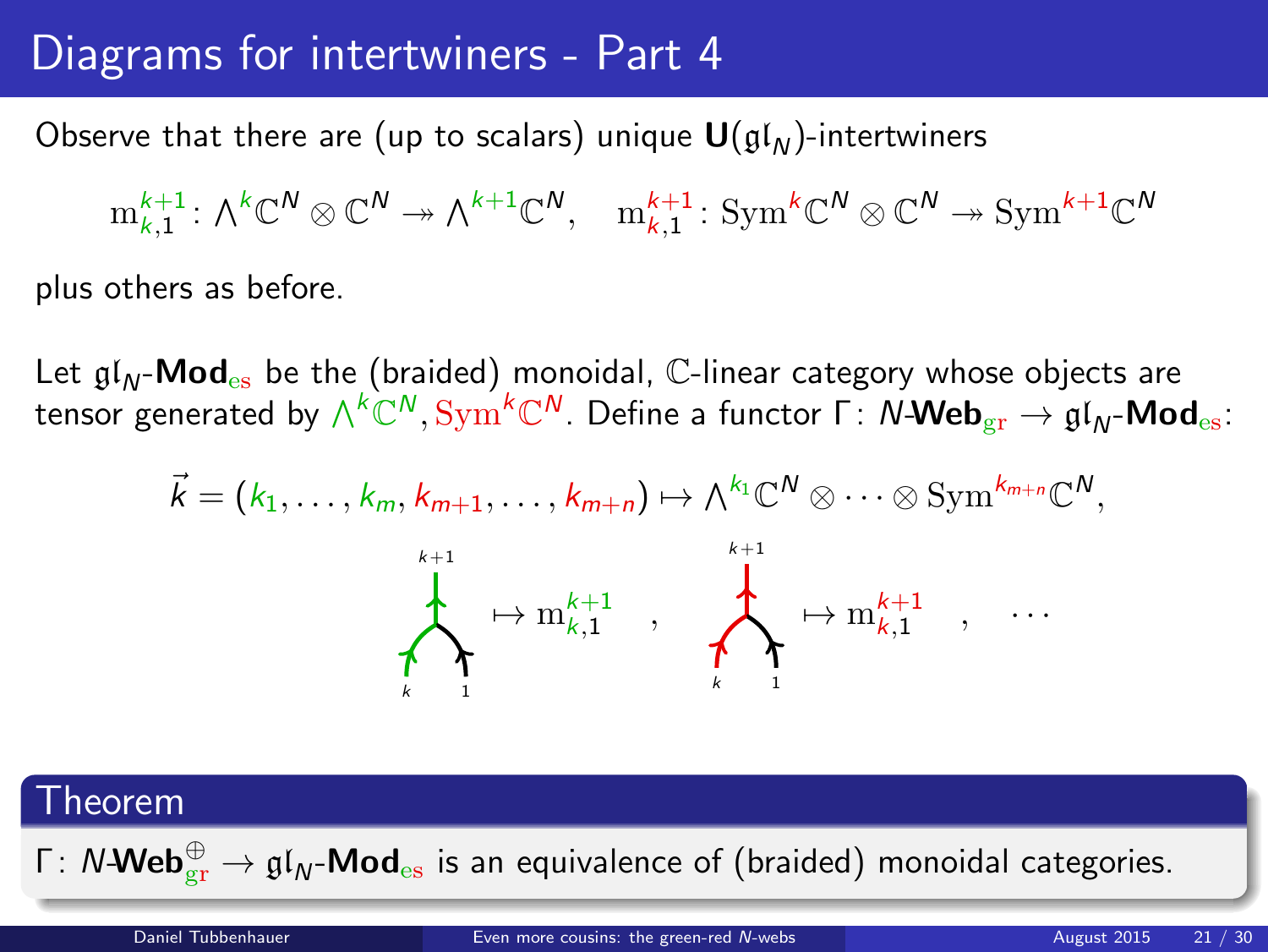### Definition

The *general linear superalgebra*  ${\bf U}(\mathfrak{gl}_{m|n})$  is generated by  $H_i$  and  $F_i, E_i$  subject the some relations, most notably, the *super relations*:

$$
E_m^2 = 0 = F_m^2, \qquad H_m + H_{m+1} = F_m E_m + E_m F_m,
$$
  
\n
$$
2E_m E_{m+1} E_{m-1} E_m = E_m E_{m+1} E_m E_{m-1} + E_{m-1} E_m E_{m+1} E_m
$$
  
\n
$$
+ E_{m+1} E_m E_{m-1} E_m + E_m E_{m-1} E_m E_{m+1}
$$
 (plus an F version).

There is a Howe pair  $({\bf U}(\mathfrak{gl}_{m|n}), {\bf U}(\mathfrak{gl}_N))$  with  $\vec{k} = (k_1, \ldots, k_{m+n})$ -weight space under the  $\textsf{U}(\mathfrak{gl}_{m|n})$ -action on  $\wedge^K(\mathbb{C}^{m|n} \otimes \mathbb{C}^N)$  given by

<span id="page-21-0"></span>
$$
\textstyle{\bigwedge}^{k_1}\mathbb{C}^N\otimes\cdots\textstyle{\bigwedge}^{k_m}\mathbb{C}^N\otimes\mathrm{Sym}^{k_{m+1}}\mathbb{C}^N\otimes\cdots\otimes\mathrm{Sym}^{k_{m+n}}\mathbb{C}^N.
$$

An aside: everything works for green-red  $U(gI_{N|M})$ -webs as well, with the Howe pair  $(\mathsf{U}(\mathfrak{gl}_{m|n}),\mathsf{U}(\mathfrak{gl}_{N|M})).$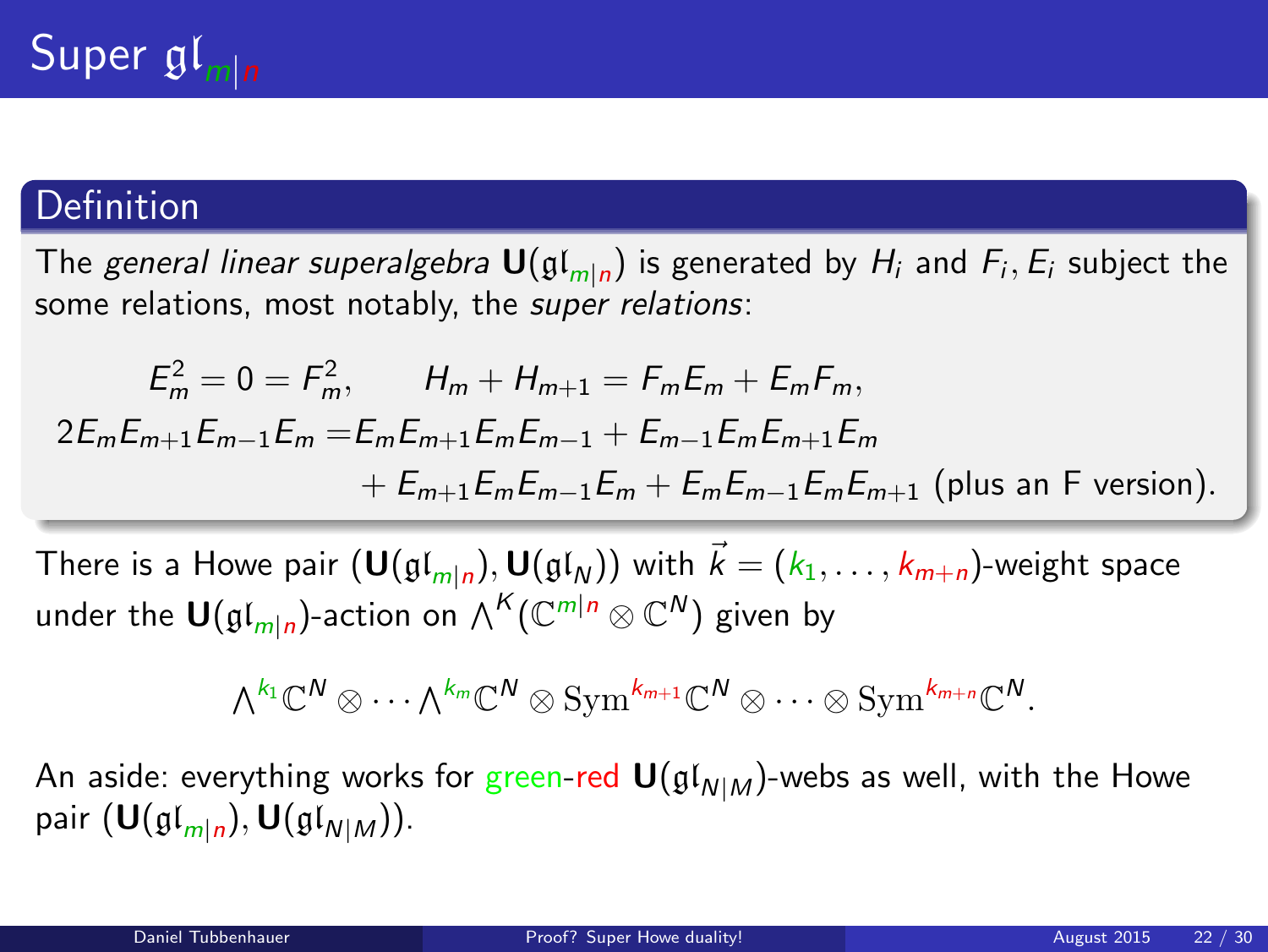# Define the diagrams to make this work - yet again

#### Theorem

Define  $N$ -Web<sub>gr</sub> such there is a commutative diagram



#### with

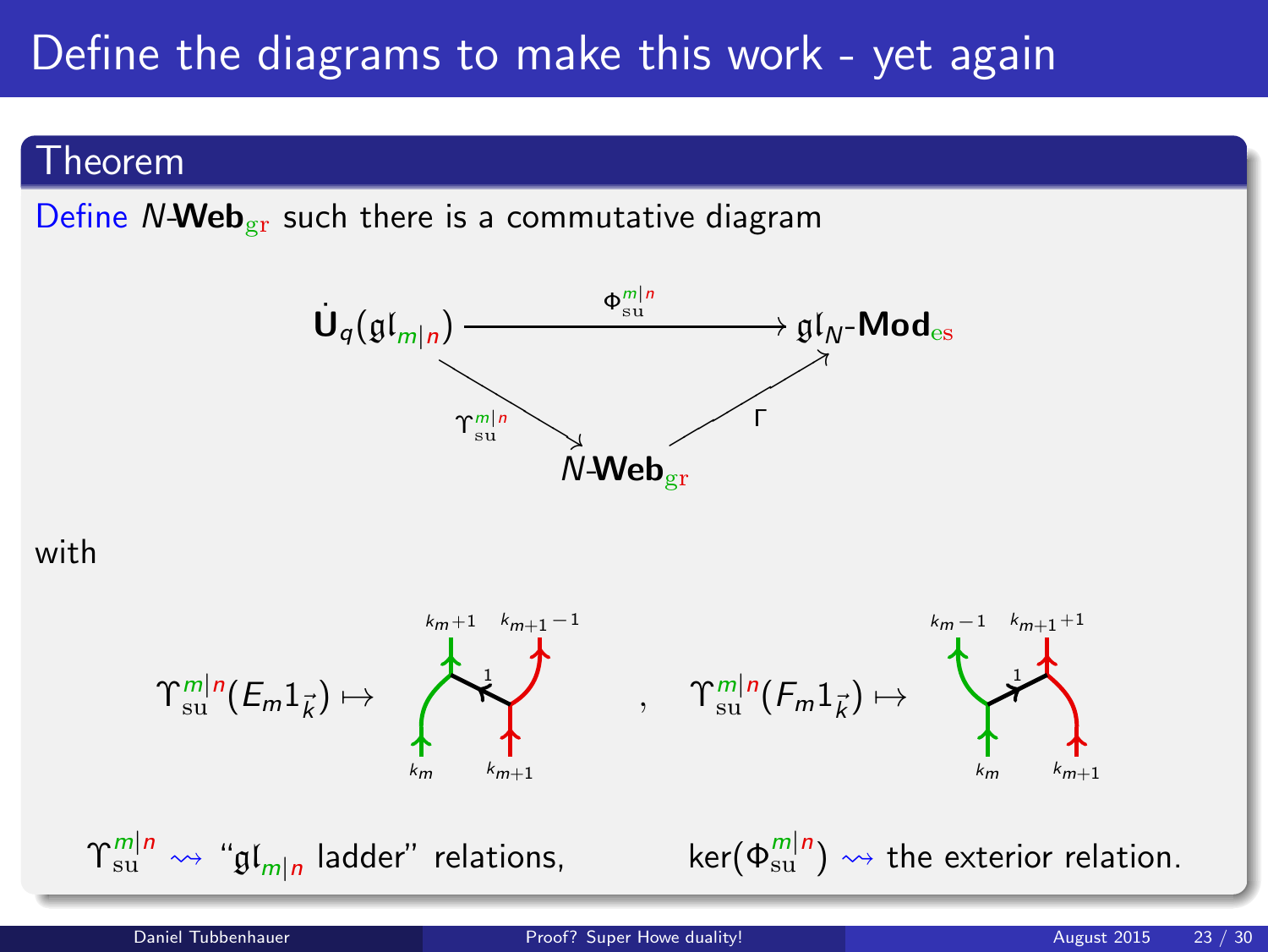Howe: the commuting actions of  $\mathbf{U}(\mathfrak{so}_{2m})$  and  $\mathbf{U}(\mathfrak{so}_{2N(+1)})$  on

$$
\textstyle \bigwedge^K(\mathbb{C}^m\otimes \mathbb{C}^{2N(+1)})\cong \bigoplus\limits_{k_1+\cdots+k_n=K}\textstyle\bigwedge^{\vec{k}}\mathbb{C}^{2N(+1)}
$$

introduce an  $\mathbf{U}(\mathfrak{so}_{2m})$ -action  $f$  with  $\vec{k}$ -weight space  $\wedge^{\vec{k}} \mathbb{C}^{2N(+1)}$ .

In particular, there is a functorial action

<span id="page-23-0"></span>
$$
\begin{aligned}\n\Phi_{\rm so}^m\colon\dot{\mathbf U}(\mathfrak{so}_{2m}) &\to \mathfrak{so}_{2N(+1)}\text{-}\mathbf{Mod}_{\mathrm{e}},\\ \n\vec k &\mapsto \wedge^{\vec k}\mathbb{C}^{2N(+1)},\quad \text{etc.}.\n\end{aligned}
$$

Howe:  $\Phi_{\rm{so}}^{m}$  is full. Or in words:

relations in  $\dot{\sf U}(\frak{so}_{2m})+$  kernel of  $\Phi^m_{\rm so} \leadsto$  relations in  $\frak{so}_{2N(+1)}\text{-}{\sf Mod}_{\rm e}.$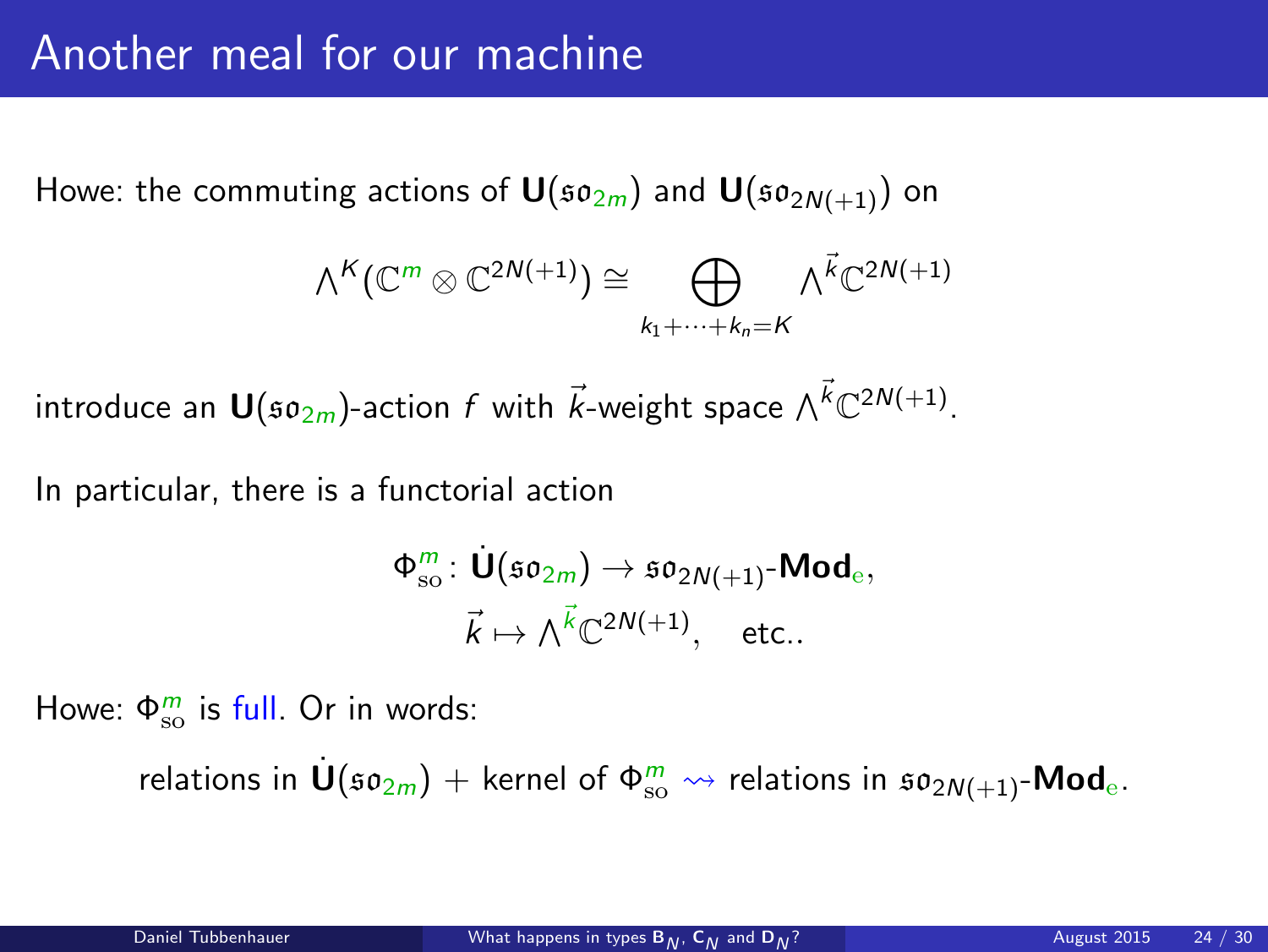Howe: the commuting actions of  $U(\mathfrak{sp}_{2m})$  and  $U(\mathfrak{sp}_{2N})$  on

$$
\textstyle \bigwedge^K(\mathbb{C}^m\otimes \mathbb{C}^{2N})\cong \bigoplus\limits_{k_1+\cdots+k_n=K}\textstyle \bigwedge^{\vec{k}}\mathbb{C}^{2N}
$$

introduce an  $\mathsf{U}(\mathfrak{sp}_{2m})$ -action  $f$  with  $\vec{k}$ -weight space  $\wedge^{\vec{k}} \mathbb{C}^{2N}.$ 

In particular, there is a functorial action

$$
\begin{aligned}\n\Phi_{\text{sp}}^m: \mathop{\dot{\mathsf{U}}}(\mathfrak{sp}_{2m}) &\rightarrow \mathfrak{sp}_{2N}\text{-}\mathsf{Mod}_e, \\
\vec{k} &\mapsto \wedge^{\vec{k}} \mathbb{C}^{2N}, \quad \text{etc.}\n\end{aligned}
$$

Howe:  $\Phi_{\mathrm{sp}}^{m}$  is full. Or in words:

relations in  $\dot{\sf U}(\mathfrak{sp}_{2m})+$  kernel of  $\Phi^m_\text{sp}\rightsquigarrow$  relations in  $\mathfrak{sp}_{2N}$ -Mod $_\text{e}$ .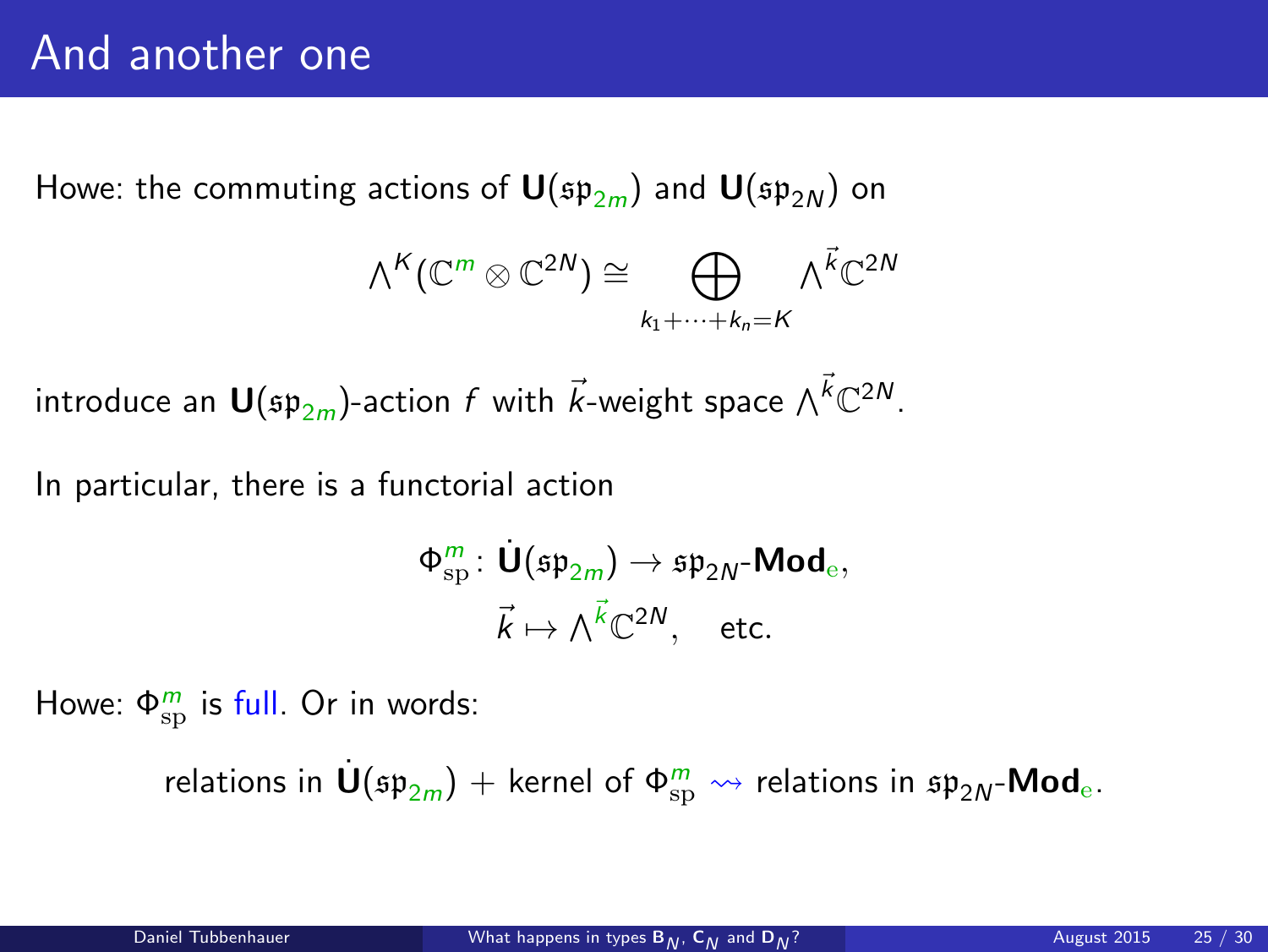# The definition of the diagrams is already determined

#### Theorem

Define  $N-\text{BDWeb}_{g}$  such there is a commutative diagram



Define  $N\text{-}CWeb_{\mathcal{C}}$  such there is a commutative diagram

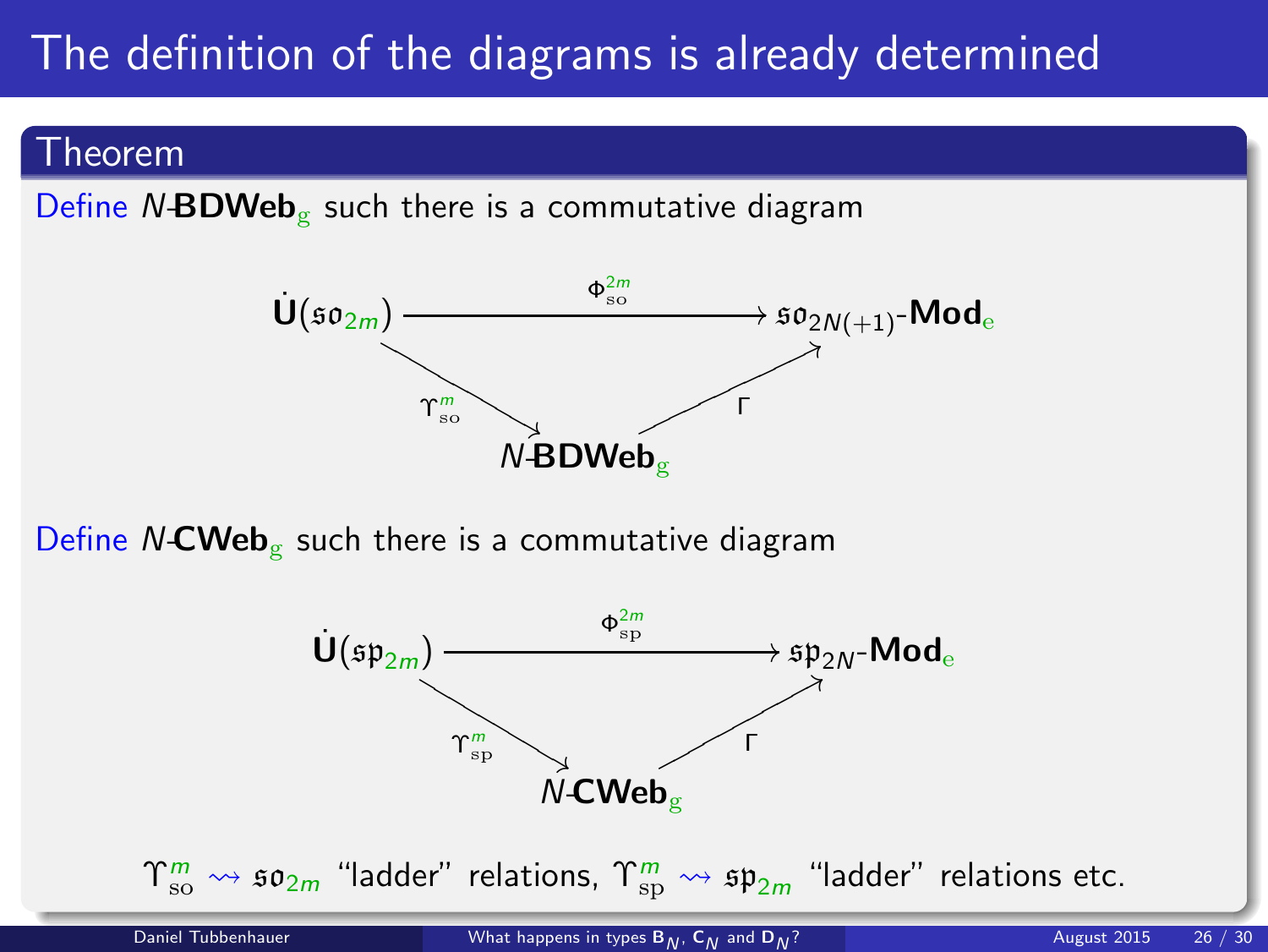## Green type **BCD**-webs

Green webs in types  $B_N$  and  $D_N$  are generated by

k k , k +l k l , k +l k l , k k , k k

Green webs in type  $C_N$  are generated by

<span id="page-26-0"></span>

The lanterns reflect the fact that  $\wedge^k \mathbb{C}^{2N}$  is not irreducible in type  $\textsf{C}_N$ :

$$
\underset{2k}{\bullet} \rightsquigarrow \text{slantern: } \wedge^k \mathbb{C}^{2N} \twoheadrightarrow \mathbb{C}, \qquad \overset{2k}{\bullet} \rightsquigarrow \text{plantern: } \mathbb{C} \hookrightarrow \wedge^k \mathbb{C}^{2N}
$$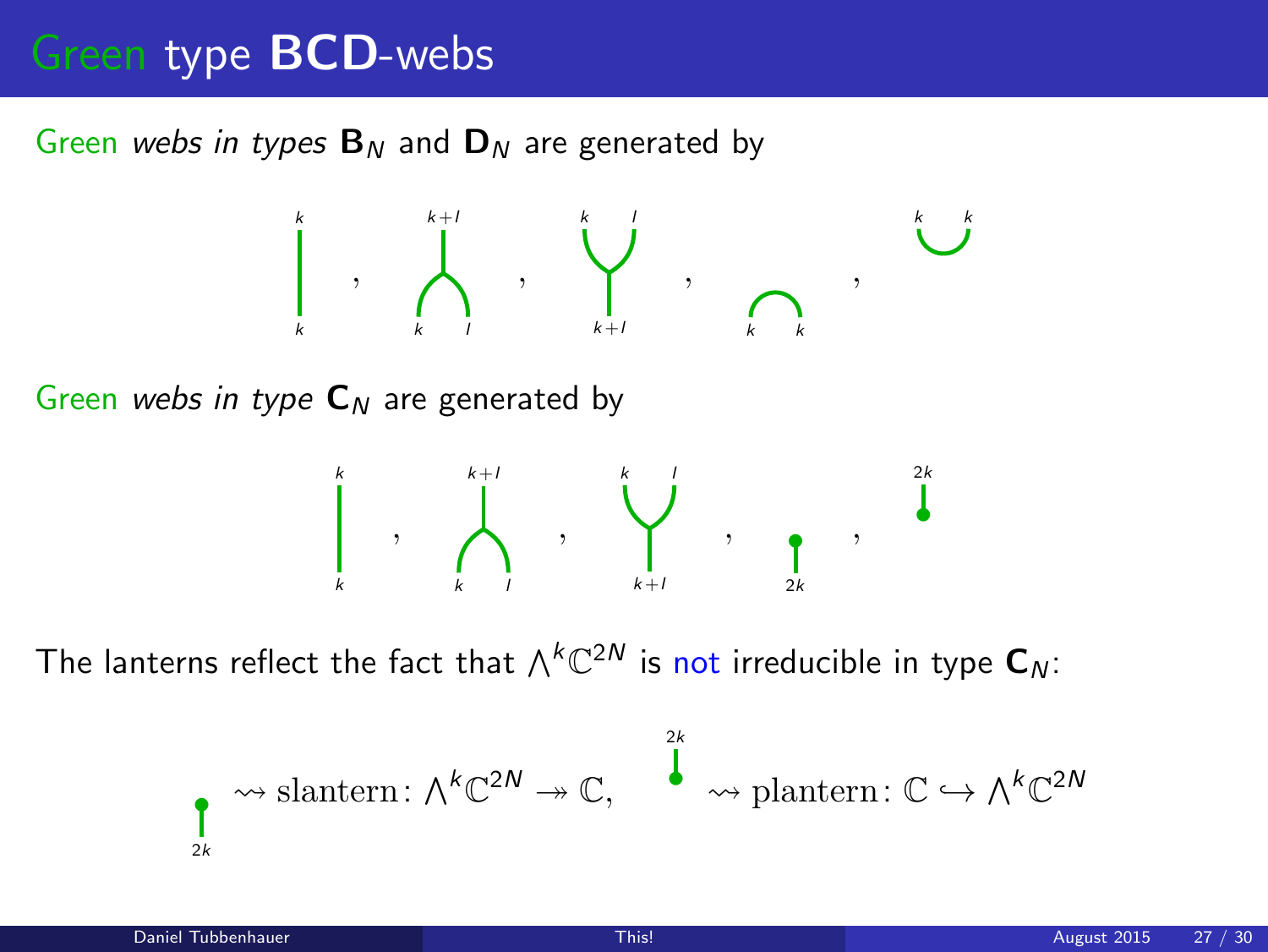# Red type BCD-webs

There are also Howe pairs  $(\mathbf{U}(\mathfrak{sp}_{2m}),\mathbf{U}(\mathfrak{so}_{2n(+1)}))$  and  $(\mathbf{U}(\mathfrak{so}_{2m}),\mathbf{U}(\mathfrak{sp}_{2n}))$  acting now on the symmetric tensors. Guess what comes out: red webs! Red webs in type  $C_N$  are generated by



The lanterns reflect the fact that  $\mathrm{Sym}^k \mathbb{C}^{2N(+1)}$  is not irreducible in types  $\mathbf{B}_N, \mathbf{D}_N$ :

$$
\bullet \quad \leadsto \text{slantern:}\ \text{Sym}^{2k}\mathbb{C}^{2N} \twoheadrightarrow \mathbb{C}, \quad \overset{^{2k}}{\bullet} \leadsto \text{plantern:}\ \mathbb{C} \hookrightarrow \text{Sym}^{2k}\mathbb{C}^{2N}
$$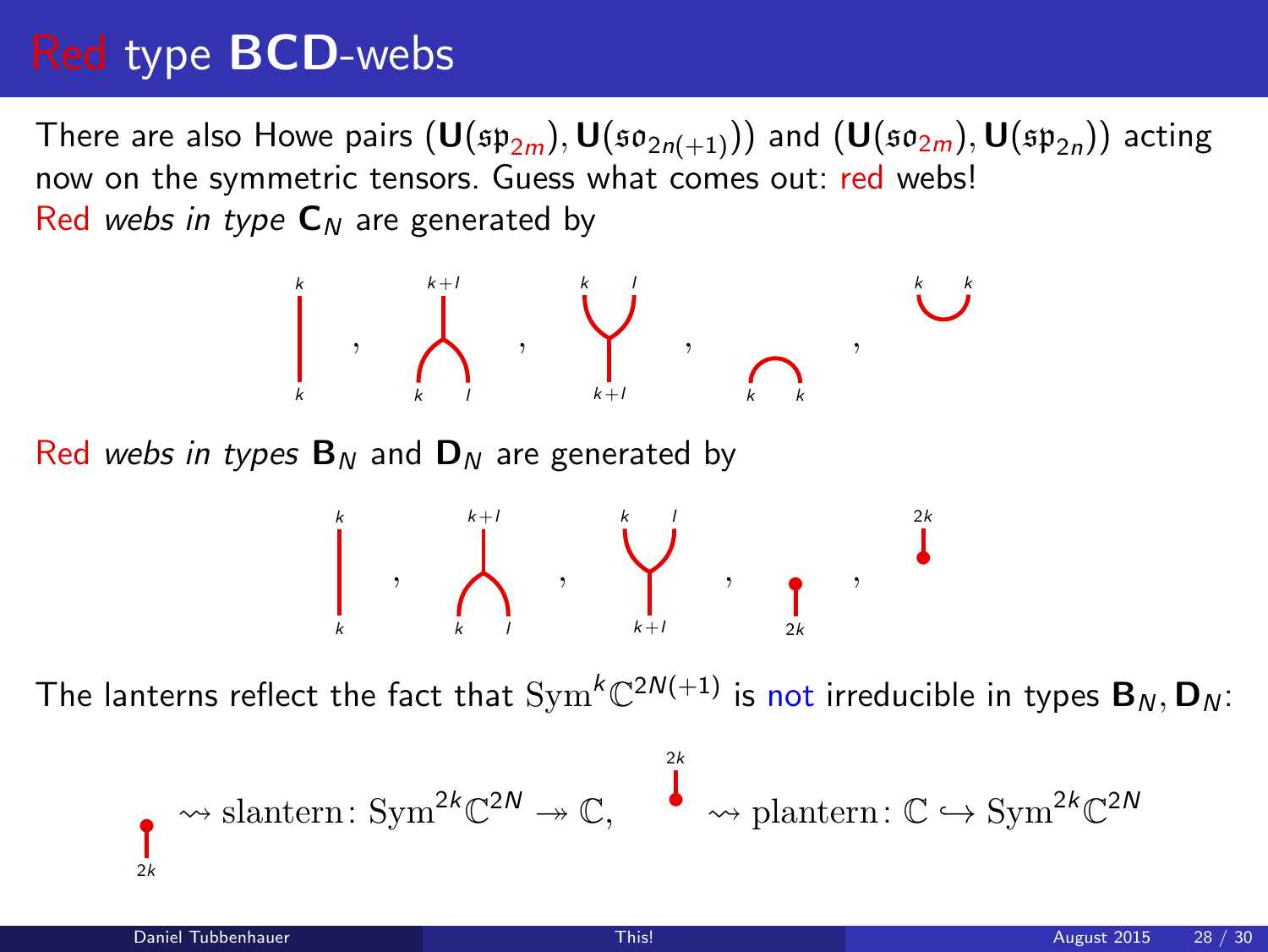Some additional remarks.

- **Homework: feed the machine with your favorite duality.**
- Everything quantizes without too many difficulties. The quantized version sheds new light on HOMFLY-PT, Kauffman and Reshetikhin-Turaev polynomials: their symmetries can be explained representation theoretical.
- Some parts even work in the non-semisimple case (e.g. at roots of unities).
- The whole approach seems to be amenable to categorification.
- Relations to categorifications of the Hecke algebra using Soergel bimodules or category  $O$  need to be worked out.
- This could lead to a categorification of  $\dot{\mathsf{U}}_q(\mathfrak{gl}_{m|n})$  (since the "complicated" super relations are build in the calculus).
- A "green-red-foamy" approach could shed additional light on colored Khovanov-Rozansky homologies.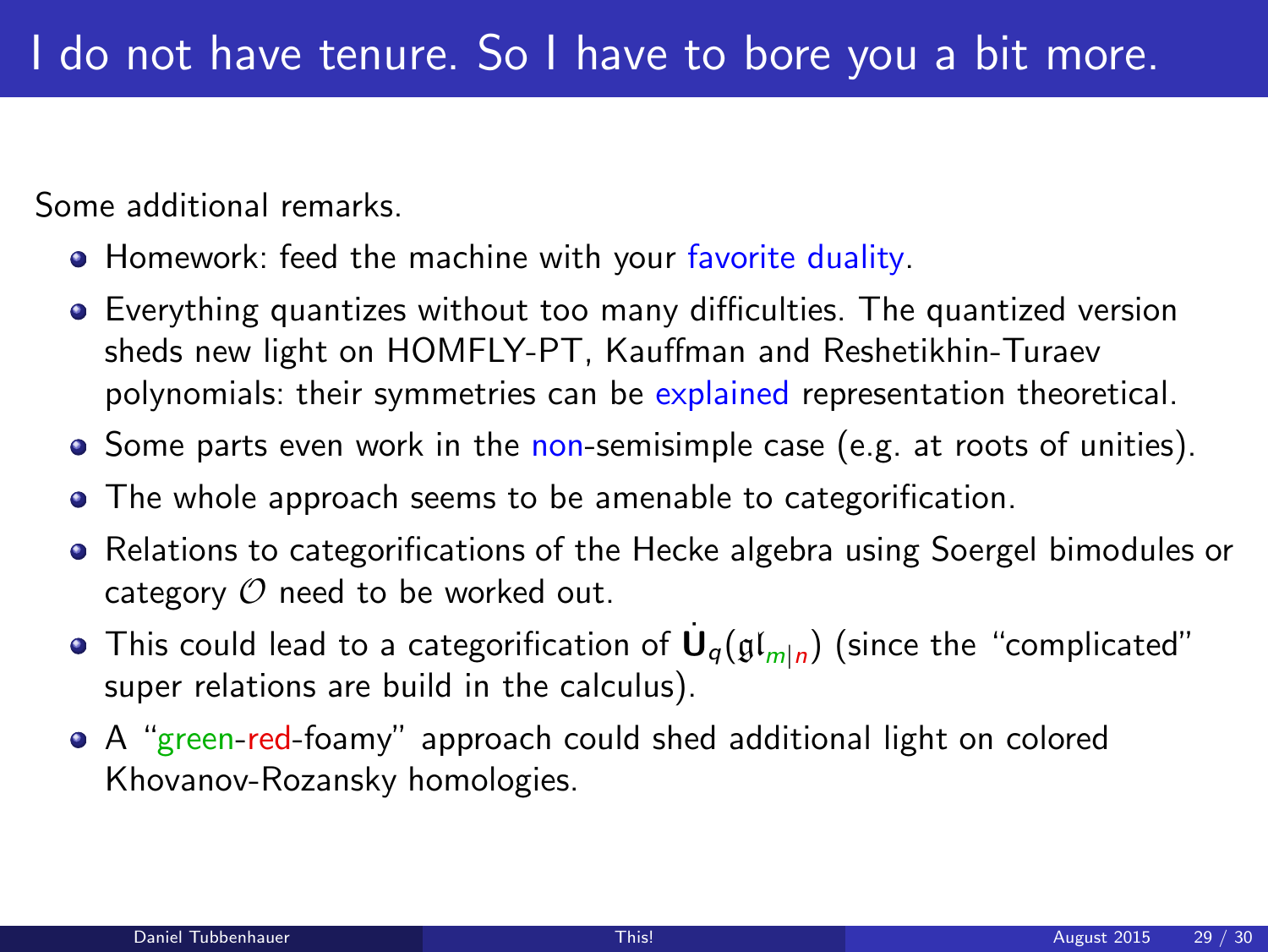There is still much to do...